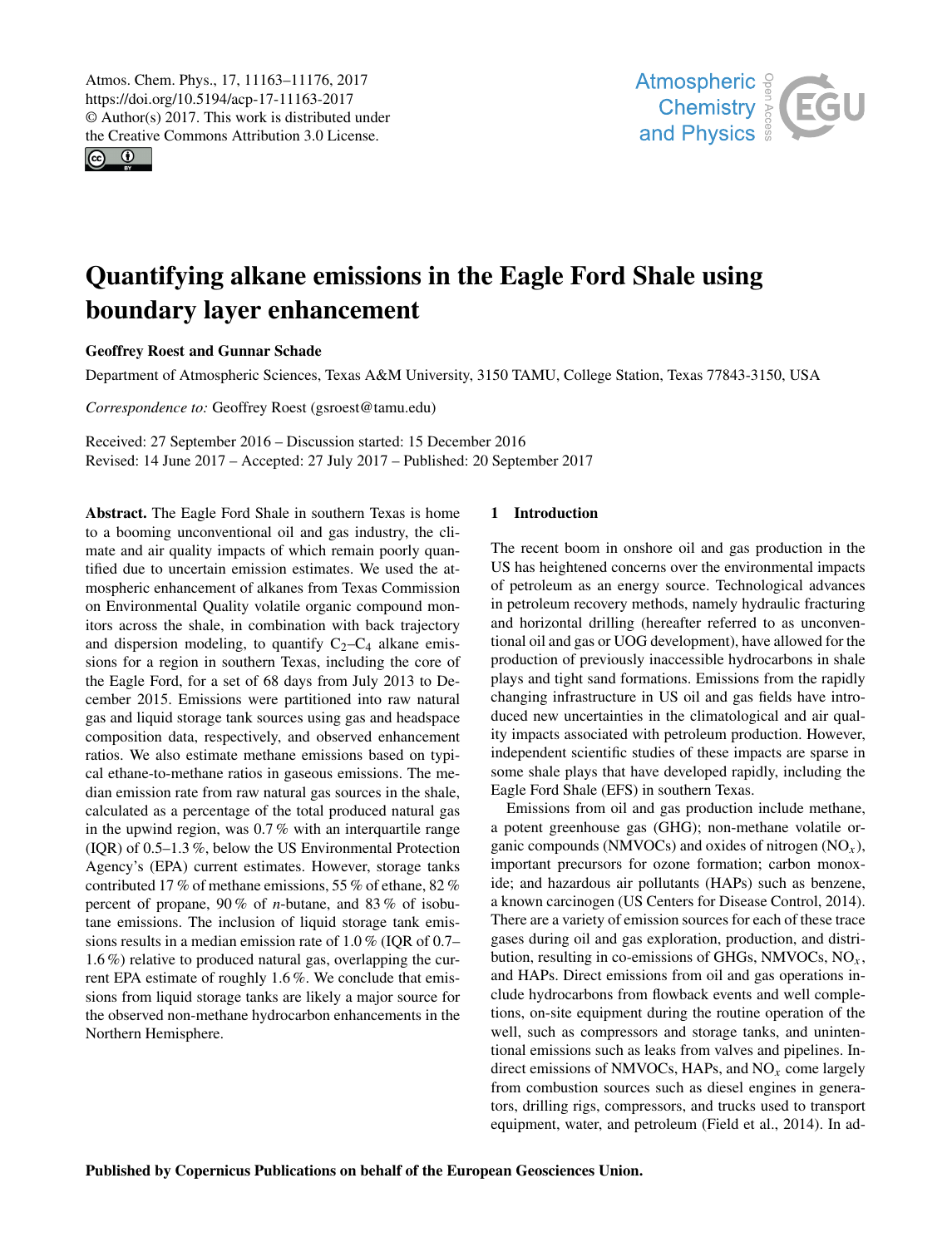dition, flaring is widely used in certain shale plays, including the EFS, to dispose of excess natural gas – mostly *associated gas* produced at oil wells [\(Tedesco and Hiller,](#page-13-1) [2014\)](#page-13-1). Flaring is intended to efficiently dispose of hydrocarbons, resulting in emissions of carbon dioxide as opposed to methane and higher hydrocarbons, including HAPs. However, the high temperatures in flares result in  $NO<sub>x</sub>$  emissions, and inefficient flaring has been shown to release unburned hydrocarbons and NMVOCs produced via pyrolysis [\(Strosher,](#page-13-2) [2000;](#page-13-2) [Olaguer,](#page-12-0) [2012;](#page-12-0) [Pikelnaya et al.,](#page-12-1) [2013\)](#page-12-1).

The regional and global impacts of methane emissions from UOG development in the US are poorly quantified due to widely varying and largely uncertain emission estimates. According to the US Environmental Protection Agency's (EPA) 2016 greenhouse gas inventory [\(US Environmen](#page-13-3)[tal Protection Agency,](#page-13-3) [2016\)](#page-13-3), approximately 6570 Gg of methane was emitted from all oil and gas field production in the US and in offshore federal waters in 2011 when voluntary emission reductions are included. This corresponds to  $12 \times 10^{9}$  m<sup>3</sup> of natural gas at 1 atm and 15 °C, assuming an average methane content of 80 % by volume in raw US natural gas [\(Pétron et al.,](#page-12-2) [2012b\)](#page-12-2). During the same year, nationwide gross natural gas production from oil and gas wells totaled  $756 \times 10^9$  m<sup>3</sup> [\(US Energy Information Administration,](#page-13-4) [2017\)](#page-13-4). Therefore, the EPA's emission rate of natural gas from oil and gas field production in the US in 2011 was 1.6 % relative to the volume of produced natural gas. The EPA's 2016 greenhouse gas inventory estimated methane emissions of 6985 Gg in 2013, which, when compared to the 2013 US natural gas production of  $853 \times 10^9$  m<sup>3</sup>, yields a relative emission rate of 1.5 %, a slight reduction from 2011. However, the EPA's methane emission estimates from US oil and gas field production in the 2016 greenhouse gas inventory increased from the 2015 EPA greenhouse gas inventory [\(US Environ](#page-13-5)[mental Protection Agency,](#page-13-5) [2015a\)](#page-13-5). In the 2015 greenhouse gas inventory, the estimated methane emissions from US oil and gas field production for 2013 totaled 2722 Gg or 0.6 % of produced natural gas by volume. The increase between the 2015 and 2016 greenhouse gas inventories is due, in part, to updated emission factors for methane emissions.

Several recent top-down estimates of emissions from individual shale plays exceeded bottom-up inventories, at times by an order of magnitude or more [\(Karion et al.,](#page-11-1) [2013;](#page-11-1) [Pétron](#page-12-3) [et al.,](#page-12-3) [2012a,](#page-12-3) [2014;](#page-12-4) [Miller et al.,](#page-12-5) [2013\)](#page-12-5). Several aircraft measurements performed upwind and downwind of major natural gas-producing shale areas [\(Peischl et al.,](#page-12-6) [2015\)](#page-12-6) suggest that higher-than-inventory emissions in one shale area might be compensated by lower-than-inventory emissions in another shale area, suggesting that national emissions might be represented correctly in the inventory. More recently, a series of studies in the Barnett Shale, which mostly produces natural gas, have attempted to reconcile the differences between bottom-up and top-down estimates (e.g., [Karion et al.,](#page-11-2) [2015;](#page-11-2) [Lyon et al.,](#page-12-7) [2015;](#page-12-7) [Smith et al.,](#page-13-6) [2015\)](#page-13-6). While the emission estimates from the Barnett Shale studies were lower than other top-down estimates, the studies concluded [\(Zavala-Araiza](#page-13-7) [et al.,](#page-13-7) [2015\)](#page-13-7) that current emission inventories, such as the EPA's Greenhouse Gas Reporting Program (GHGRP) [\(US](#page-13-8) [Environmental Protection Agency,](#page-13-8) [2015\)](#page-13-8) and the Emission Database for Global Atmospheric Research (EDGAR) [\(Eu](#page-11-3)[ropean Commission, Joint Research Centre](#page-11-3) , [JRC\)](#page-11-3), underestimate emissions from oil and gas production in the Barnett Shale, similar to a prior conclusion reached by [Zavala-Araiza](#page-13-9) [et al.](#page-13-9) [\(2014\)](#page-13-9) based on hydrocarbon measurements collected throughout the shale area by the Texas Commission on Environmental Quality (TCEQ). Furthermore, a recent study using satellite measurements of tropospheric methane [\(Turner](#page-13-10) [et al.,](#page-13-10) [2016\)](#page-13-10) concluded that North American methane emissions have increased by approximately 30 % between 2002 and 2014, in part as a result of UOG development. In combination, these studies strongly suggest that bottom-up inventories underestimate actual emissions from oil and gas systems.

The uncertainty and variability in methane emission estimates suggest that NMVOC emissions are also poorly quantified, as methane and NMVOCs are often co-emitted. The EFS may have particularly poorly quantified emission estimates of both methane and NMVOCs due to the widespread use of flaring [\(Tedesco and Hiller,](#page-13-1) [2014\)](#page-13-1). The region has experienced a boom in UOG production since 2008 [\(Ge](#page-11-4)[brekidan,](#page-11-4) [2011\)](#page-11-4), and the EFS is currently one of the most productive shale plays in the United States [\(US Energy In](#page-13-11)[formation Administration,](#page-13-11) [2016\)](#page-13-11). In nearby San Antonio, Bexar County, ozone mixing ratios increased in tandem with oil and gas production rates during the initial growth years of the EFS [\(Schade and Roest,](#page-12-8) [2015\)](#page-12-8). The increasing ozone levels have raised concerns over public health in the city, which is in danger of being designated as a nonattainment area by the EPA. Bexar County ozone design values for recent years exceeded both the current and previous ozone standards of 70 and 75 ppb (Alamo Area Council of Governments [\(AACOG\)](#page-11-5), [2014;](#page-11-5) [US Environmental Pro](#page-13-12)[tection Agency,](#page-13-12) [2015b\)](#page-13-12), while ozone levels in Houston, a nonattainment area, have dropped below levels in San Antonio. Modeling studies for the San Antonio region [\(AACOG,](#page-11-6) [2013a;](#page-11-6) [Pacsi et al.,](#page-12-9) [2015\)](#page-12-9) have found that emissions from the EFS contribute significantly to regional ozone formation. However, these studies have utilized emission inventories that may underestimate the magnitude of emissions from oil and gas operations in the shale area. [Schneising et al.](#page-13-13) [\(2014\)](#page-13-13) estimated methane emissions in the western EFS using trends in satellite based measurements of total column methane from 2006 to 2008 compared with 2009 to 2011. Their study yielded an emission rate of  $9.1\%$  (2.9–15.3%), expressed as a fraction of increased methane emissions vs. increases in produced energy in the region. While their study focused on methane emissions, the co-emission of methane and NMVOCs suggests that existing VOC inventories may also be biased low, and the emissions of VOCs would result in the additional loss of produced energy. In another satellite data study, [Duncan et al.](#page-11-7) [\(2016\)](#page-11-7) showed that tropospheric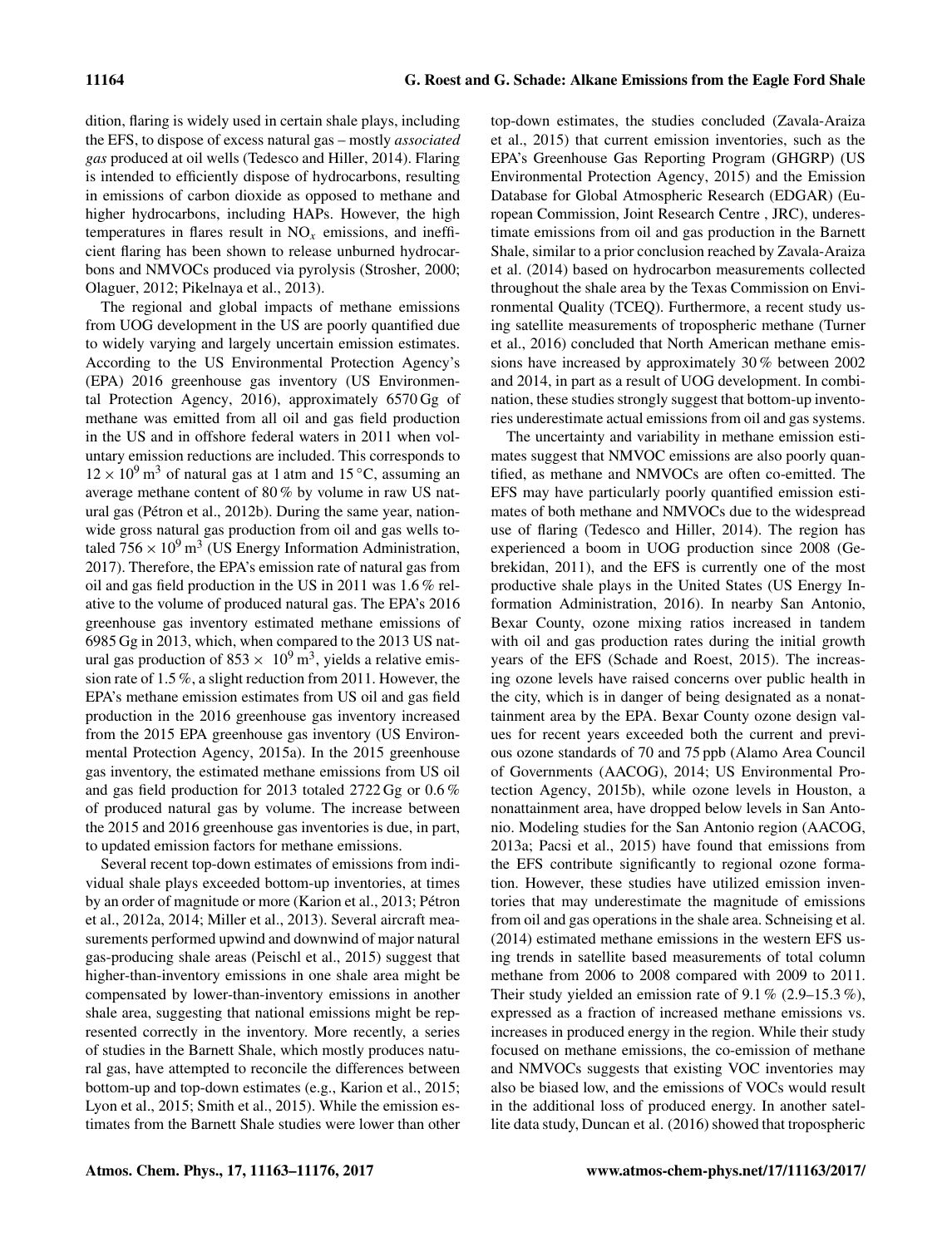$NO<sub>2</sub>$  concentrations have increased in shale areas that practice flaring, including the EFS, while concentrations have decreased in US urban areas. Since most of the EFS is part of rural southern Texas where  $NO<sub>x</sub>$  concentrations are comparatively low, increases in  $NO<sub>x</sub>$  can contribute strongly to ozone formation. Therefore, the increase in ozone associated with ozone precursor emissions from the EFS may be higher than what the existing ozone modeling studies suggest.

This study uses the atmospheric enhancement of shortchain alkanes – ethane  $(C_2)$ , propane  $(C_3)$ , isobutane  $(iC_4)$ , *n*-butane ( $nC_4$ ), isopentane ( $iC_5$ ), and *n*-pentane ( $nC_5$ ) – between upwind and downwind measurement locations to estimate alkane emissions from a region in southeastern Texas including the core of the EFS. Alkanes dominate atmospheric OH radical reactivity at a TCEQ monitoring site north of the EFS [\(Schade and Roest,](#page-12-10) [2016\)](#page-12-10) and the emission estimates for these short-chain alkanes are needed to assess the potential air quality impacts from the EFS. We focus on ethane as a tracer for oil and gas emissions as it is the second-most abundant compound in natural gas [\(Xiao et al.,](#page-13-14) [2008\)](#page-13-14) and, unlike methane, it is not emitted by microbial sources in significant quantities [\(Simpson et al.,](#page-13-15) [2012\)](#page-13-15). Recent increases in ethane abundance in the Northern Hemisphere have been linked to UOG production in the US [\(Franco et al.,](#page-11-8) [2016;](#page-11-8) [Helmig et al.,](#page-11-9) [2016;](#page-11-9) [Kort et al.,](#page-11-10) [2016\)](#page-11-10). Ethane has thus been used in previous oil and gas emission estimates [\(Schwietzke](#page-13-16) [et al.,](#page-13-16) [2014;](#page-13-16) [Smith et al.,](#page-13-6) [2015\)](#page-13-6), and statistically significant increases in ethane mixing ratios have been observed downwind of the EFS during its development [\(Schade and Roest,](#page-12-8) [2015\)](#page-12-8). The  $C_3$  and  $C_4$  alkane-to-ethane enhancement ratios are used to estimate the relative contributions of raw natural gas emissions and vented gases from liquid storage tanks, two major sources of gaseous emissions from upstream UOG that have varying compositions [\(Brantley et al.,](#page-11-11) [2014;](#page-11-11) [Field](#page-11-0) [et al.,](#page-11-0) [2014;](#page-11-0) [Lyon et al.,](#page-12-7) [2015;](#page-12-7) [Kort et al.,](#page-11-10) [2016\)](#page-11-10). A mass balance approach and a Monte Carlo simulation are then used to estimate the emissions of  $C_2-C_4$  alkanes from raw natural gas emissions and liquid storage tank venting, as well as the associated uncertainties. Methane emissions are also estimated using methane-to-ethane ratios in raw natural gas and vented storage tank gas. Lastly, the methane emission rate is expressed as a fraction of the produced natural gas to compare our emission estimate with other top-down studies.

#### 2 Methods

# <span id="page-2-1"></span>2.1 TCEQ data

The TCEQ operates a network of air quality monitoring sites across the state of Texas, some of which measure NMVOCs including alkanes, alkenes, cycloalkanes, and aromatics. The TCEQ collects NMVOC data to the east and southeast of the EFS in Clute and at several sites in Corpus Christi, including Hillcrest and Oak Park (Fig. [1\)](#page-2-0), which were selected for use

<span id="page-2-0"></span>

Figure 1. Selected TCEQ NMVOC monitoring sites and large cities near the Eagle Ford. The green box shows the 1<sup>°</sup> latitude by 1<sup>°</sup> longitude box in which the meteorology was assessed.

in this study due to data availability and their location. Other sites in Corpus Christi are immediately downwind of major local point sources when winds are blowing from the Gulf of Mexico. To the northwest of the EFS, NMVOC data have been collected since summer 2013 in Floresville, a small city immediately north of the shale area, and in northwest San Antonio (Old Highway 90). Descriptions of the five sites that are used in this study are presented in Table [1.](#page-3-0) Data from these sites have been previously used to demonstrate trends in ethane mixing ratios near the EFS [\(Schade and Roest,](#page-12-8) [2015\)](#page-12-8). The emission estimates in this study were performed using hourly ethane data from the automated ozone precursor monitoring sites in Floresville and Corpus Christi – Oak Park (hereafter referred to as Oak Park). While the Oak Park site was installed before the oil and gas boom in the EFS, data for Floresville are only available since 19 July 2013. Therefore, direct data comparisons were performed only for a 30-month period from July 2013 through December 2015.

Alkane mixing ratios at Floresville and Oak Park were compared under south to southeasterly flow regimes, when Corpus Christi is upwind of the EFS and Floresville is downwind. South to southeasterly flow regimes were identified using 48 h back trajectories originating at Floresville from the Hybrid Single-Particle Lagrangian Integrated Trajectory (HYSPLIT) model [\(Stein et al.,](#page-13-17) [2015\)](#page-13-17). The trajectories were run four times per day at an interval of 6 h beginning at 06:00 UTC (00:00 LST). The EDAS 40 km dataset [\(NCEP,](#page-12-11) [2016\)](#page-12-11) was used for meteorology in the HYSPLIT model. This dataset, which adequately captures synoptic scale flow, was chosen for computational efficiency. A series of polygons, as discussed in Text S1 and Table S1 and shown in Fig. S1 in the Supplement, were used to identify air mass origins. Trajectories that had continental origins during the previous 48 h were flagged in order to isolate those with marine origins. Only days with at least three out of four south-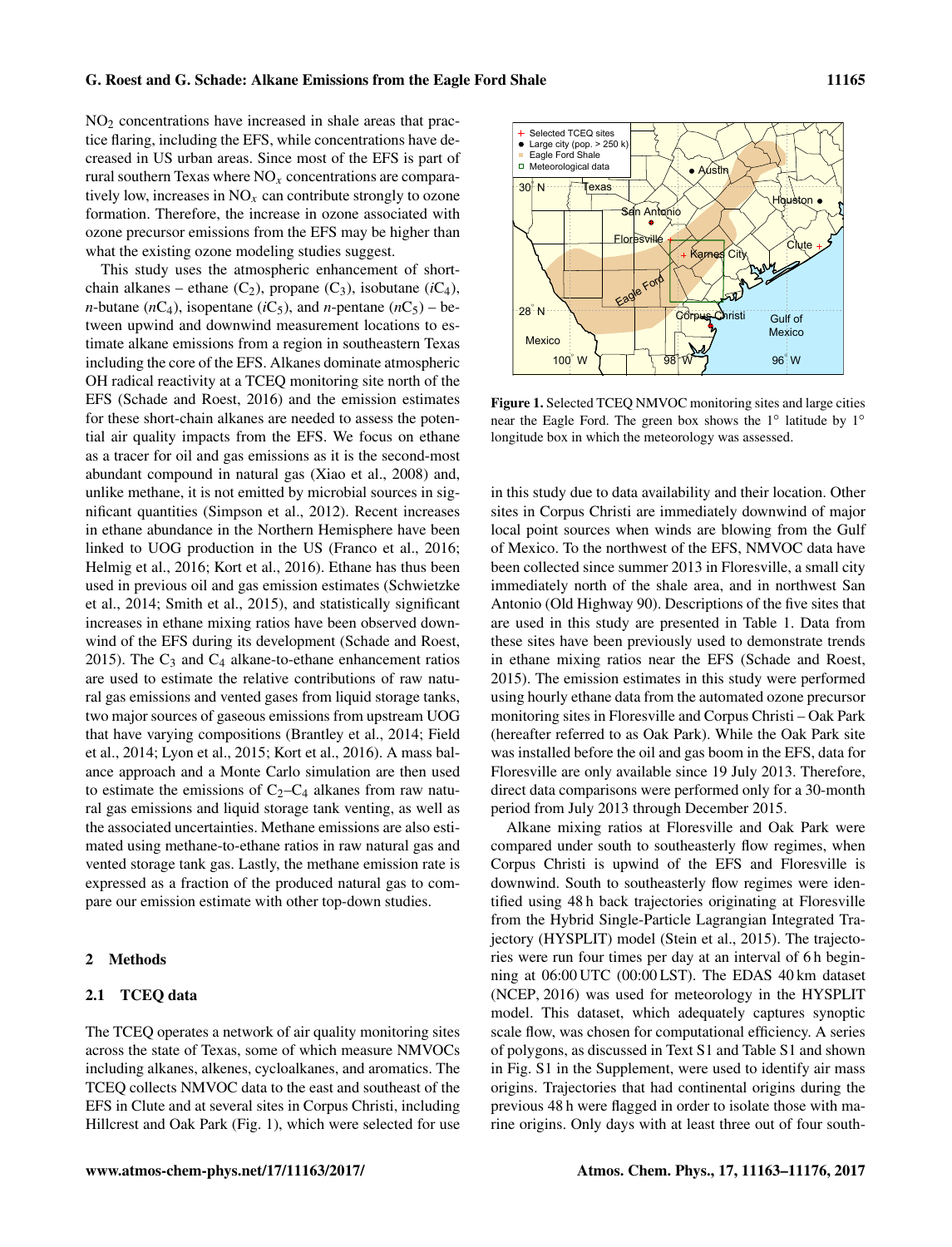| Site name                      | AOS Code  | Lat $(^{\circ}N)$ | Long $(^{\circ}$ W) | Sample duration     | Samples collected                   | Use in study     |
|--------------------------------|-----------|-------------------|---------------------|---------------------|-------------------------------------|------------------|
| Clute                          | 480391003 | 29.01             | 95.40               | 24 h                | Once every 6 days                   | Long-term trends |
| Corpus Christi – Hillcrest     | 483550029 | 27.81             | 97.42               | 24 h                | Once every 6 days                   | Long-term trends |
| Corpus Christi – Oak Park      | 483550035 | 27.80             | 97.43               | $40 \,\mathrm{min}$ | Hourly, automated Emission estimate |                  |
| Floresville Hospital Boulevard | 484931038 | 29.13             | 98.15               | $40 \,\mathrm{min}$ | Hourly, automated Emission estimate |                  |
| San Antonio – Old Highway 90   | 480290677 | 29.42             | 98.58               | 24 h                | Once every 6 days                   | Long-term trends |

<span id="page-3-0"></span>Table 1. Description of TCEQ sites used in this study.

easterly trajectories and at least 75 % completeness (i.e., at least 18 h of NMVOC data) at both Floresville and Oak Park were used.

The TCEQ sites in Floresville and Oak Park measure hydrocarbons using nearly identical automated GC-FID systems which record continuous hourly data from 40 min, 600 mL air samples. Standard operating procedures for these instruments are available from the Field Operations Division of the TCEQ [\(Texas Commission on Environmental Qual](#page-13-18)[ity,](#page-13-18) [2005\)](#page-13-18). The method detection limit is 0.4 ppbC, and instrument precision is measured using weekly injections of propane and benzene standard gases. Data are quality assured by the TCEQ if the relative difference between standard gas measurements remains less than 20 %. We have assumed that this value is representative of the 2-standard-deviation uncertainty of an individual measurement. The mean afternoon alkane mixing ratios for each day were calculated at both sites by averaging hourly mixing ratios during the afternoon hours (15:00 to 18:00 LST), when daytime convection allows for mixing throughout the planetary boundary layer [\(Stull,](#page-13-19) [2009\)](#page-13-19). The alkane enhancement for each day was determined by subtracting the mean of three afternoon alkane mixing ratios at the upwind site of Oak Park from the mean afternoon mixing ratio at the downwind site in Floresville. The relative standard error of the three hourly measurements at each site is 5.8 %, and the uncertainty in the enhancement is equal to the sum of the absolute errors of the afternoon mixing ratios at each site.

#### 2.2 Alkane sources

In this study, we assumed that regional alkane emissions are dominated by UOG operations in the EFS. Other sources of ethane emissions were assumed to be negligible as no regional biomass burning was reported during the study period [\(Randerson et al.,](#page-12-12) [2015\)](#page-12-12). However, the mixing ratios of longer-chain alkanes (notably  $C_5$  and higher) may be influenced by evaporative and tailpipe emissions from nearby automotive traffic [\(Tsai et al.,](#page-13-20) [2006;](#page-13-20) [Ho et al.,](#page-11-12) [2009;](#page-11-12) [Simpson et al.,](#page-13-15) [2012\)](#page-13-15). Emissions from UOG come from multiple sources and can include emissions of raw natural gas from compressors, flowback events, and unintentional leaks. The composition of these gases are dominated by the most volatile hydrocarbons, i.e., methane and ethane. In comparison, emissions from storage tanks, used to store liquids from

wells prior to transportation and further processing, have been shown to contribute largely to hydrocarbon emissions in UOG shale plays [\(Lyon et al.,](#page-12-7) [2015,](#page-12-7) [2016\)](#page-12-13). Since gas produced at the well is separated from liquids prior to storage, the headspace in storage tanks is primarily composed of hydrocarbons heavier than ethane, notably short-chain alkanes such as propane, butanes, and pentanes, although methane and ethane may still be present. We assume that regional short-chain alkane emissions are dominated by gases produced at the wellhead (referred to as "raw natural gas") and emissions from liquid storage tanks (referred to as "tank gas"). Table [2](#page-4-0) shows the available compositions of raw natural gas samples from the EFS and tank gas samples from the Barnett Shale. To our knowledge, no tank gas composition data are publicly available for the EFS. The sampled emissions from liquid storage tanks in the Barnett Shale are variable in composition and this is incorporated into our error analysis. The composition of emissions from oil and condensate storage tanks in conventional production areas in Texas [\(Hendler et al.,](#page-11-13) [2009\)](#page-11-13) is also largely variable. We assume that the average composition of liquid storage tank emissions in the Eagle Ford falls within the variability of the Barnett Shale samples, although this assumption introduces an unquantified source of uncertainty into our analysis.

Observed alkane enhancement ratios can be partitioned into emissions from multiple sources, including raw natural gas and tank gas emissions. Equation [\(1\)](#page-3-1) shows the partitioning of observed propane-to-ethane ratios into raw natural gas, tank gas, and all other sources.

<span id="page-3-1"></span>
$$
\left(\frac{C_3}{C_2}\right)_{\text{observed}} = f_{\text{RNG}} \left(\frac{C_3}{C_2}\right)_{\text{RNG}} + f_{\text{TG}} \left(\frac{C_3}{C_2}\right)_{\text{TG}} + f_{\text{other}} \left(\frac{C_3}{C_2}\right)_{\text{other}},
$$
\n(1)

where  $\left(\frac{C_3}{C_2}\right)$  $\frac{\text{C}_3}{\text{C}_2}$  $_{\rm RNG}$ ,  $\left(\frac{\rm C_3}{\rm C_2}\right)$  $\frac{C_3}{C_2}$  $_{\rm TG}$ , and  $\left(\frac{\rm C_3}{\rm C_2}\right)$  $\frac{C_3}{C_2}$ represent the  $C_3 / C_2$  ratios in emissions from raw natural gas, tank gas, and other sources, respectively, and the relative contributions to the observed ratio from each source ( $f_{RNG}$ ,  $f_{TG}$ , and  $f_{other}$ ) add up to 1. If raw natural gas and tank gas sources dominate regional alkane emissions and other sources can be considered negligible, then  $f_{\text{RNG}} + f_{\text{TG}} \approx 1$  and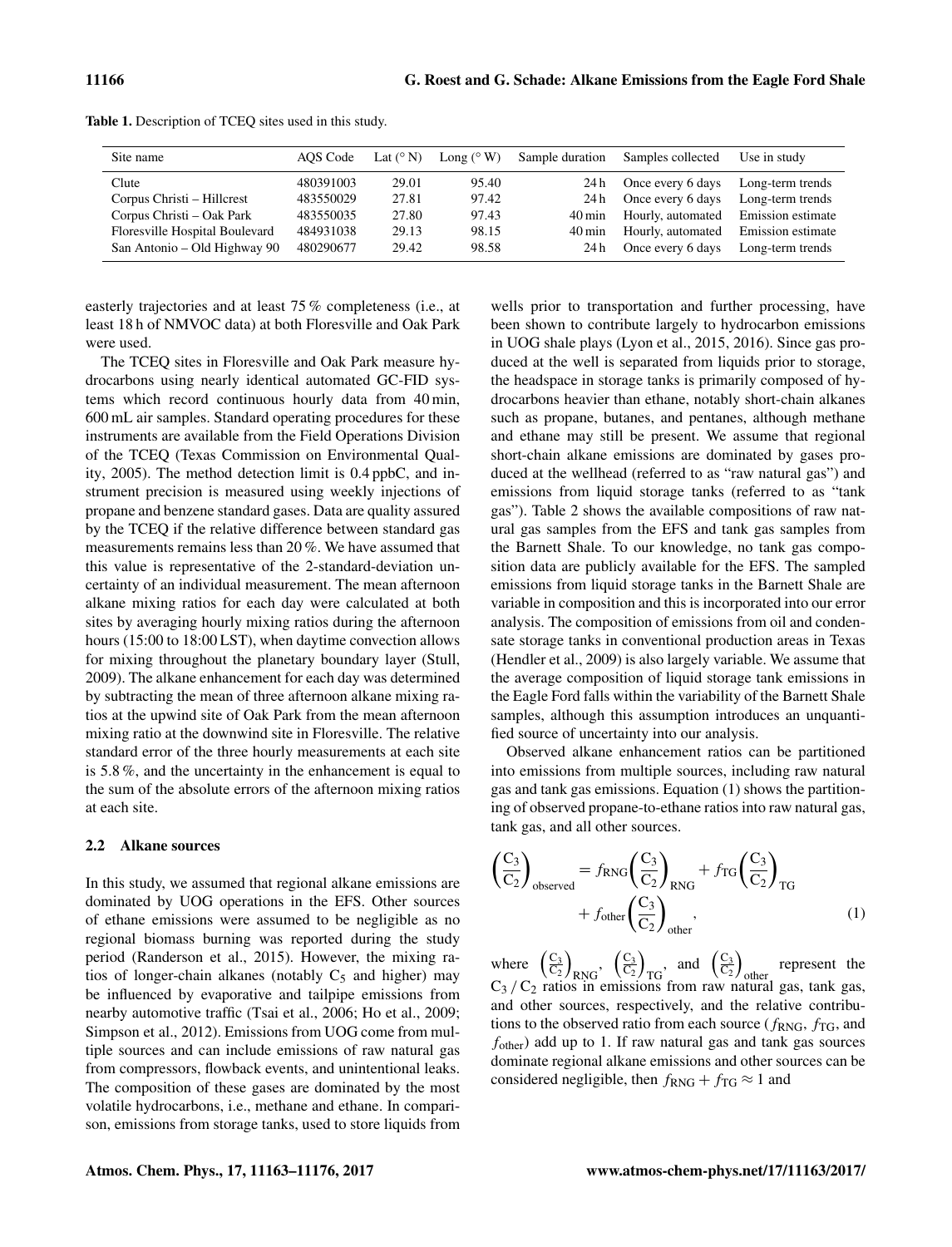### G. Roest and G. Schade: Alkane Emissions from the Eagle Ford Shale 11167

| Ratio           | $C_2$ (mol %)      | $C_2/C_1$ | $C_2/C_3$ | $C_2/iC_4$ |       | $C_2/nC_4$ $C_2/(iC_5+nC_5)$ |
|-----------------|--------------------|-----------|-----------|------------|-------|------------------------------|
| Raw natural gas | 4.51 <sup>a</sup>  | 0.05      | 2.20      | 9.40       | 8.84  | 11.00                        |
|                 | $9.15^{b}$         | 0.11      | 2.97      | 8.55       | 9.24  | 9.63                         |
|                 | 13.20 <sup>b</sup> | 0.17      | 2.63      | 12.34      | 10.08 | 18.86                        |
|                 | $15.88^{b}$        | 0.22      | 2.55      | 36.93      | 12.70 | 31.76                        |
| Mean            | 10.69              | 0.14      | 2.59      | 16.80      | 10.22 | 17.79                        |
| Tank gas        | 13.07 <sup>c</sup> | 0.84      | 0.75      | 2.52       | 1.08  | 0.47                         |
|                 | $16.83^c$          | 0.72      | 1.13      | 3.21       | 1.59  | 0.78                         |
|                 | $14.04^{\circ}$    | 0.61      | 0.89      | 3.32       | 1.45  | 0.65                         |
|                 | $13.58^{\circ}$    | 0.47      | 0.96      | 4.02       | 1.54  | 0.64                         |
| Mean            | 13.48              | 0.66      | 0.93      | 3.27       | 1.42  | 0.64                         |

<span id="page-4-0"></span>Table 2. Ethane content in raw natural gas and tank gas samples by mol percent and associated ethane / alkane ratios.

<sup>a</sup> [Pring](#page-12-14) [\(2012\)](#page-12-14). <sup>b</sup> [Todd](#page-13-21) [\(2011\)](#page-13-21). <sup>c</sup> [ENVIRON International Corporation](#page-11-14) [\(2010\)](#page-11-14).

$$
\left(\frac{C_3}{C_2}\right)_{observed} = f_{RNG}\left(\frac{C_3}{C_2}\right)_{RNG}
$$

$$
+ (1 - f_{RNG})\left(\frac{C_3}{C_2}\right)_{TG},
$$

$$
(C_3)
$$

$$
f_{\rm RNG} = \frac{\left(\frac{C_3}{C_2}\right)_{\rm observed} - \left(\frac{C_3}{C_2}\right)_{\rm TG}}{\left(\frac{C_3}{C_2}\right)_{\rm RNG} - \left(\frac{C_3}{C_2}\right)_{\rm TG}}.
$$
 (3)

Here,  $f_{RNG}$  is found using  $C_3 / C_2$  and verified using  $iC_4 / C_2$  or  $nC_4 / C_2$  ratios. This number represents the fraction of ethane attributed to emissions from raw natural gas sources, such that  $C_{2, RNG} = f_{RNG} \cdot C_{2, observed}$  and  $C_{2, TG} =$  $(1 - f_{RNG}) \cdot C_{2,observed}$ . The expected methane enhancement can be estimated using Eq. [\(4\)](#page-4-1).

<span id="page-4-1"></span>
$$
C_1 = C_{2,observed} \left( f_{RNG} \left( \frac{C_1}{C_2} \right)_{RNG} + (1 - f_{RNG}) \left( \frac{C_1}{C_2} \right)_{TG} \right) \tag{4}
$$

Similarly, the methane enhancement estimate, along with other alkanes, can be attributed to raw natural gas and tank gas sources as follows.

$$
C_{1, RNG} = C_{2, RNG} \cdot \left(\frac{C_1}{C_2}\right)_{RNG}
$$
\n
$$
C_{1, TG} = C_{2, TG} \cdot \left(\frac{C_1}{C_2}\right)_{TG}
$$
\n(6)

#### 2.3 Mass balance approach

Short-chain alkane emissions from a region encompassing the central section of the EFS were quantified using a mass balance approach that has been adapted to an area source (Eq. [7\)](#page-4-2), in which emissions are considered to be spatially and temporally homogenous.

<span id="page-4-2"></span>
$$
F = (\overline{U} \cdot \cos \alpha) \cdot \overline{n} \cdot \int_{Z_0}^{Z_{\text{PBL}}} \rho(z) dz \cdot \Delta x \tag{7}
$$

A different form of this mass balance method has been used in previous emission estimates for emission plumes from oil and gas systems [\(Karion et al.,](#page-11-1) [2013,](#page-11-1) [2015;](#page-11-2) [Caulton et al.,](#page-11-15) [2014;](#page-11-15) [Pétron et al.,](#page-12-4) [2014;](#page-12-4) [Smith et al.,](#page-13-6) [2015\)](#page-13-6). This estimate can be biased low as it does not account for the entrainment of air from the free troposphere into the planetary boundary layer (PBL) [\(Karion et al.,](#page-11-2) [2015\)](#page-11-2), but it can also be biased high if nearby emissions produced unmixed plumes. We consider the Floresville site to be sufficiently downwind of ethane sources such that it is not impacted by discrete plumes if the PBL is well mixed. In our approach, we assume that the component of the wind that is parallel to the transect between upwind and downwind measurement sites  $(\overline{U} \cdot \cos \alpha,$ where  $\alpha$  represents the angular deviation in wind from the direction of the transect) is representative of the general trajectories of air masses in the PBL being advected from the Gulf of Mexico. While actual trajectories that do not follow straight paths may stay over emission sources for long periods of time, large spatial deviations in wind direction will result in a reduction of the magnitude of  $\overline{U} \cdot \cos \alpha$ . Therefore, the time an air mass spends over an emission source will be reflected in the magnitude of the resultant wind. In a well-mixed PBL, the alkane mixing ratios are assumed to be near constant with height, and the mixing ratio enhancement  $\overline{n}$ ) multiplied by the integrated molar density  $(\int_{Z_0}^{Z_{\text{PBL}}} \rho(z) dz)$ from the surface  $(Z_0 = 122 \text{ m}$  at Floresville) to the top of the PBL  $(Z_{\text{PBL}})$  provides an estimate of the molar flux between the upwind and downwind locations. It is assumed that  $\rho(z) = \rho_0 \cdot \exp\left(-\frac{z}{H}\right)$ , where scale height  $H = \frac{R_{\text{air}}T}{g}$ ,  $R_{\text{air}} = 287 \text{ J kg}^{-1} \text{ K}^{-1}$ ,  $g = 9.81 \text{ m s}^{-2}$ , and the molar density of air at sea level  $\rho_0 = 42.29 \,\text{mol m}^{-3}$  [\(United States](#page-13-22) [Committee on Extension to the Standard Atmosphere,](#page-13-22) [1976\)](#page-13-22). Lastly, a horizontal dimension  $(\Delta x)$  is necessary to produce an alkane flux for the region that is affecting the downwind receptor location. This was estimated as outlined in Sect. [2.4.](#page-5-0)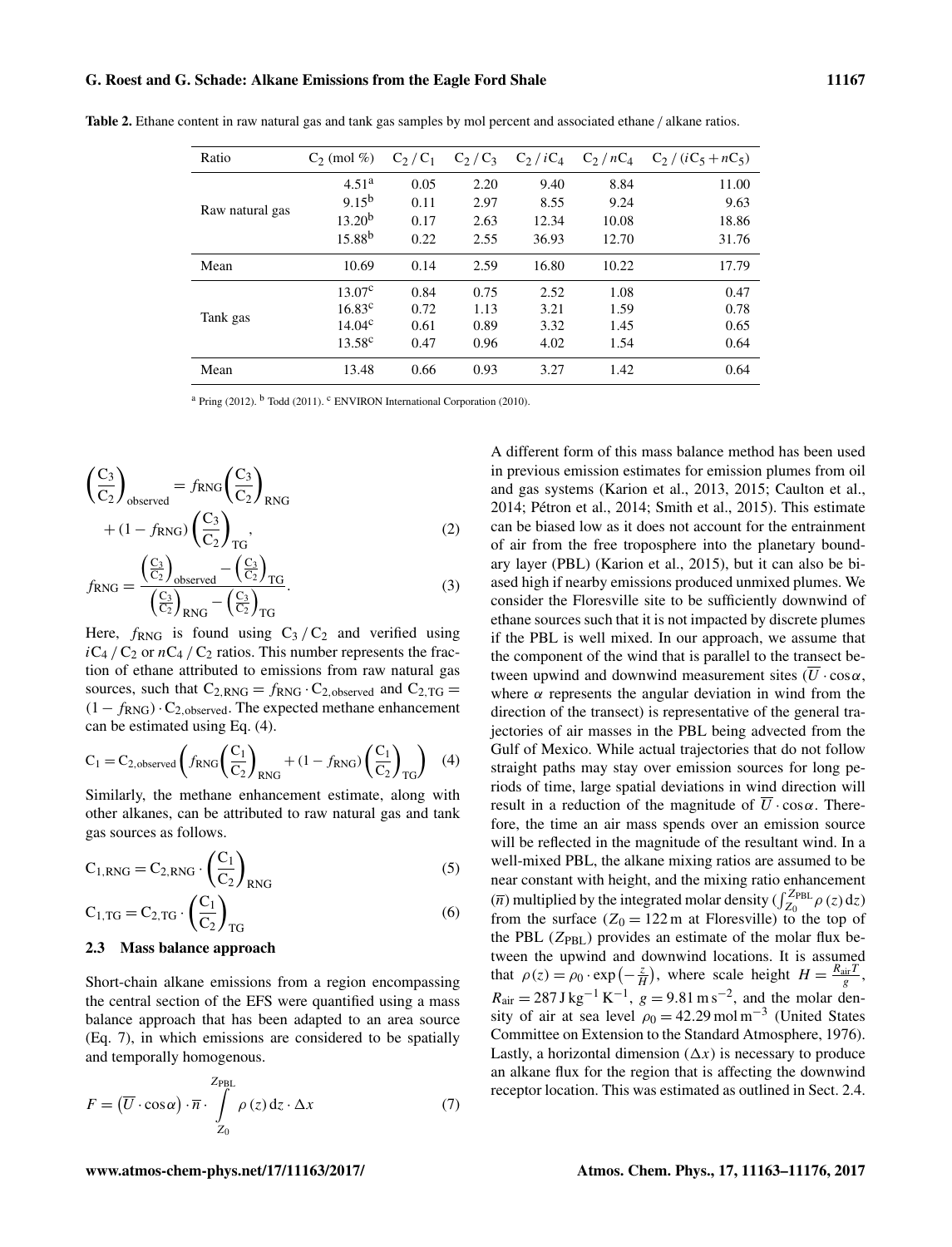Meteorological data used in the mass balance approach were obtained from NOAA's North American Regional Reanalysis (NARR) [\(Mesinger et al.,](#page-12-15) [2006\)](#page-12-15), a combined model and assimilated dataset with a horizontal resolution of approximately 32 km. Temperature and PBL height data for each date were obtained for the 3 h period from 15:00 to 18:00 LST, representing general afternoon hours when the PBL is well mixed. Wind data were obtained for the previous 3 h period of 12:00 to 15:00 LST when parcels were being advected over the EFS. Temperature and wind components at 950 mb were assumed to be representative of boundary layer conditions. Days with complicated meteorological conditions (e.g., precipitation, fronts, dry lines, or strong wind shear in the PBL) were discarded. The boundary layer heights from the NARR have been shown to have no strong bias compared to objectively determined PBL heights from sounding data at a site in Oklahoma [\(Schmid and Niyogi,](#page-12-16) [2012\)](#page-12-16), although the correlation is moderate (as high as  $R =$ 0.58 in the winter and as low as  $R = 0.39$  in the spring). While the use of the NARR introduces some uncertainty in the meteorological variables, we consider this to be the best available information for this data-sparse region where only surface observations are available. The uncertainty assigned to the meteorological variables is discussed in Sect. [2.5.](#page-5-1)

# <span id="page-5-0"></span>2.4 Horizontal dimension and production reference areas

The horizontal dimension in previous mass balance applications using aircraft data has typically come from an observation of background mixing ratios at the "edge" of the emission plume (e.g., [Karion et al.,](#page-11-2) [2015\)](#page-11-2), where upwind and downwind mixing ratios become indistinguishable. Since the EFS can be considered a line source, but only one downwind measurement site is available, we defined the "edge" of the emission plume using HYSPLIT's backward dispersion modeling tool in STILT mode [\(Hu et al.,](#page-11-16) [2015\)](#page-11-16). Model resolution was set to a  $0.05^{\circ}$  latitude  $\times 0.05^{\circ}$  longitude output grid (approximately 5 km resolution at these latitudes) using 12 km North American Mesoscale Model (NAM) meteorology input data. The model was set up to release 5000 particles equally distributed in the PBL above the Floresville monitor site at 16:00 LST on each selected day using the estimated boundary layer depth from the NARR data. Particles were followed backwards for 20 h and an integrated emission impact map was created from particles entering the lowest layer (50 m a.g.l.). In almost all cases, the map was no longer changing after 8–14 h of backward integration because all boundary layer particles had moved offshore. Particle plots were used to further exclude days with significant wind shear in the boundary layer, as they do not fulfill the requirements for the mass balance technique.

The emission impact map was assessed in two ways:

1. The near-field plume width was measured at the southern edge of the EFS as the representative horizontal measure necessary for the mass balance equation (Eq. [7\)](#page-4-2) by assessing grid cell distances between the eastern and western edges of the plume. This choice was based on the assumption that alkane emissions are dominated by emissions in the EFS, that this width corresponds to the spread of back trajectory ensembles from the receptor location in Floresville, and that this dimension corresponds to the width of a plume under the uniform advection conditions necessary for mass balance had a continuous downwind measurement taken place for a source centered on the EFS.

2. The gridded map was overlaid with a map of natural gas and associated gas production for the 30-month period from July 2013 to December 2015, developed from county production data [\(Railroad Commission of Texas,](#page-12-17) [2016\)](#page-12-17) equally distributed into the grid based on our assumption of a homogenously distributed source. All gas production in nonzero grid cells was accumulated to provide a reference number of upwind production potentially contributing to the measured downwind mixing ratios at the Floresville receptor. These numbers thus varied on a daily basis with wind direction and turbulence affecting the integrated impact map. Note that this estimate is based on the single receptor location, assuming it to be equivalent to an actual boundary layer "curtain" measurement undertaken via flying aircraft. Simulating the aircraft's "curtain" measurement via a particle release from numerous upwind locations would not substantially alter the result because of counteracting consequences: a multi-point release throughout the downwind boundary layer would increase the width of the plume (impact map cross section at southern EFS edge), increasing the total emission estimate according to Eq. [\(7\)](#page-4-2), but at the same time would also increase the production reference area where potential emissions occur. Thus our results would only change significantly if either upwind emissions or production were strongly non-homogenously distributed.

# <span id="page-5-1"></span>2.5 Monte Carlo simulation

The errors arising from the variability and uncertainties of the alkane enhancement and the parameters derived from regional meteorology inputs were assessed using a Monte Carlo simulation, in which the emissions for each day were calculated 1 million times by randomly sampling the input parameters from either empirical or assumed probability distributions. A Monte Carlo simulation was performed for each day, allowing for the temporal variability and the dependence of the emissions on input variables to be assessed. The simulation was performed using the "mc2d" package in R [\(Pouil](#page-12-18)[lot and Delignette-Muller,](#page-12-18) [2010\)](#page-12-18). The absolute uncertainty in the afternoon alkane mixing ratios at each site associated with the precision of the instrument was represented by nor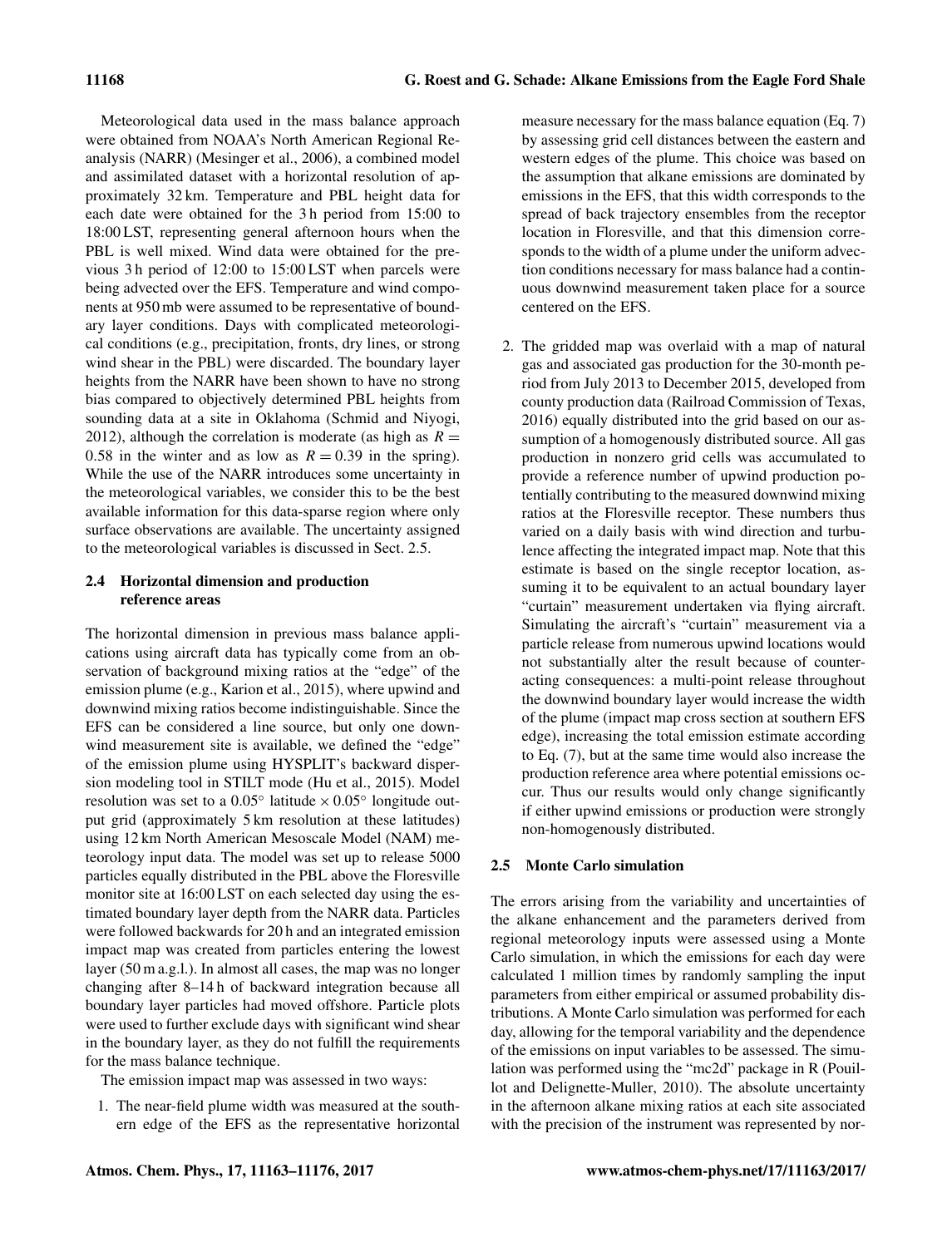mal distributions about the afternoon alkane mixing ratios with relative standard deviations of 5.8 %, as discussed in Sect. [2.1.](#page-2-1) The compositions of four raw natural gas and four tank gas samples shown in Table [2](#page-4-0) were used to produce normal distributions of the alkane ratios in raw natural gas and tank gas. The  $u$  and  $v$  components of the wind and the temperature were assigned normal distributions using the mean and standard deviation of the spatial variability in the NARR data over a 1◦ latitude by 1◦ longitude box situated in the central Texas coastal plain, with Floresville located at the northwest corner (Fig. [1\)](#page-2-0). It is assumed that the meteorology in this region represents the general conditions to which air masses were subjected as they traveled inland from the Texas coast towards Floresville.

There are several objective methods used to determine the PBL depth, and the uncertainty in the PBL depth has been shown to contribute to the uncertainty in previous mass balance measurements (e.g., [Karion et al.,](#page-11-2) [2015\)](#page-11-2). To the authors' knowledge, the uncertainty in the NARR PBL depth, which is estimated using the profile of turbulent kinetic energy (TKE), has not been quantified by the NARR maintenance team [\(Mesinger et al.,](#page-12-15) [2006\)](#page-12-15). However, the NARR has been compared to PBL depths estimated from radiosonde data. [Lee and De Wekker](#page-11-17) [\(2016\)](#page-11-17) found that objectively analyzed PBL depths using radiosonde data in Virginia differed from PBL depths estimated using a bulk Richardson method with the NARR data. The standard deviation of the difference between the two methods was 453 m when averaged over 1 year and the NARR PBL depths exhibited a high bias of 157 m when compared to the radiosonde PBL depths. A similar study at a site in Oklahoma [\(Schmid and Niyogi,](#page-12-16) [2012\)](#page-12-16) examined the difference between objectively analyzed PBL depths using radiosonde data and the standard NARR PBL depths using the TKE method. The correlation between the NARR and the radiosonde PBL depths were slightly lower in this study when compared to [Lee and De Wekker](#page-11-17) [\(2016\)](#page-11-17). To be consistent with these authors' findings, we have assumed that the uncertainty in the NARR PBL depth may be represented by a standard deviation of 500 m, which is an average of ∼ 28 % of the NARR PBL depth over the days used in the study (Sect. [3.2\)](#page-6-0). Therefore, the PBL depths are represented in the Monte Carlo error estimate as a normal distribution centered on the average of the NARR PBL depths over the 1 ◦ latitude by 1◦ longitude box and a standard deviation of 500 m.

### 3 Results and discussion

# 3.1 Ethane trends

[Schade and Roest](#page-12-8) [\(2015\)](#page-12-8) briefly discussed long-term trends in ethane mixing ratios at TCEQ sites around the EFS, and an update is provided in Fig. [2.](#page-7-0) Here, we present the results from the Kruskal–Wallis rank sum and Dunn tests [\(Kruskal and Wallis,](#page-11-18) [1952;](#page-11-18) [Dunn,](#page-11-19) [1964\)](#page-11-19) performed on ethane mixing ratios vs. year. At the Corpus Christi – Hillcrest site, no set of years exhibited statistically significant  $(p < 0.05)$  differences in ethane mixing ratios under southeasterly wind regimes. At Clute, ethane was statistically significantly higher ( $p < 0.05$ ) in 2015 than it was in 2007– 2011, though no other years showed significant differences. We attribute recent increases in ethane mixing ratios in Clute to changes in emissions from local point sources, as the neighboring city of Freeport is a hub of petroleum processing and transportation [\(Bonney,](#page-11-20) [2014;](#page-11-20) [Ryan,](#page-12-19) [2014\)](#page-12-19). The data suggest that background ethane levels over the Gulf of Mexico did not significantly change during the development of the EFS. However, ethane mixing ratios at the San Antonio site are statistically significantly higher ( $p < 0.05$ ) in later years than in earlier years. Ethane was higher in 2011 than 2007–2009, higher in 2012 than 2007–2011, and higher in 2013–2015 than in 2007–2010. The Floresville site was not installed until 2013 so the long-term trend in ethane mixing ratios at that location is unknown. However, Floresville observed the highest ethane mixing ratios in the region from 2013 to 2015. While there is no evidence that ethane mixing ratios along the coast increased over time during southeasterly flow, ethane did increase downwind of the EFS during its development.

#### <span id="page-6-0"></span>3.2 Alkane enhancement

During the 30-month period from July 2013 through December 2015, a total of 69 days were found to have 3 out of 4 trajectories identified as southeasterly, appropriate meteorological conditions, and 75 % completeness at both Floresville and Oak Park. One of these days (18 March 2015) had alkane enhancement values that were outliers. Since we cannot exclude that the downwind measurement site of Floresville was influenced by a plume on this date, it was not considered for analysis. The majority of the remaining 68 dates, which occurred between August 2013 through August 2015, fell into the summer and fall months, when southerly and southeasterly flow are commonplace in south-central and coastal Texas [\(Texas Commission on Environmental Quality,](#page-13-23) [2015\)](#page-13-23). Table S2 shows the observed alkane enhancements for each day, along with the alkane emission estimates (Sect. [3.3\)](#page-7-1) and meteorology. The median alkane enhancements for the set of 68 days were as follows: 2.4 ppb for ethane with an interquartile range (IQR) of 2.0–3.1 ppb; 1.9 ppb for propane (IQR of 1.4–2.5); 0.8 ppb for *n*-butane (0.6–1.1); and 0.4 ppb for isobutane (0.3–0.5). All observed alkane enhancements were positive.

Figure S2 shows a timeline of the afternoon ethane mixing ratios at both Oak Park and Floresville for the set of 68 days with southeasterly flow. Ethane mixing ratios during the warm season (summer and fall) were generally low at both Oak Park and Floresville and higher at the two sites during the cool season (winter and spring). This seasonal vari-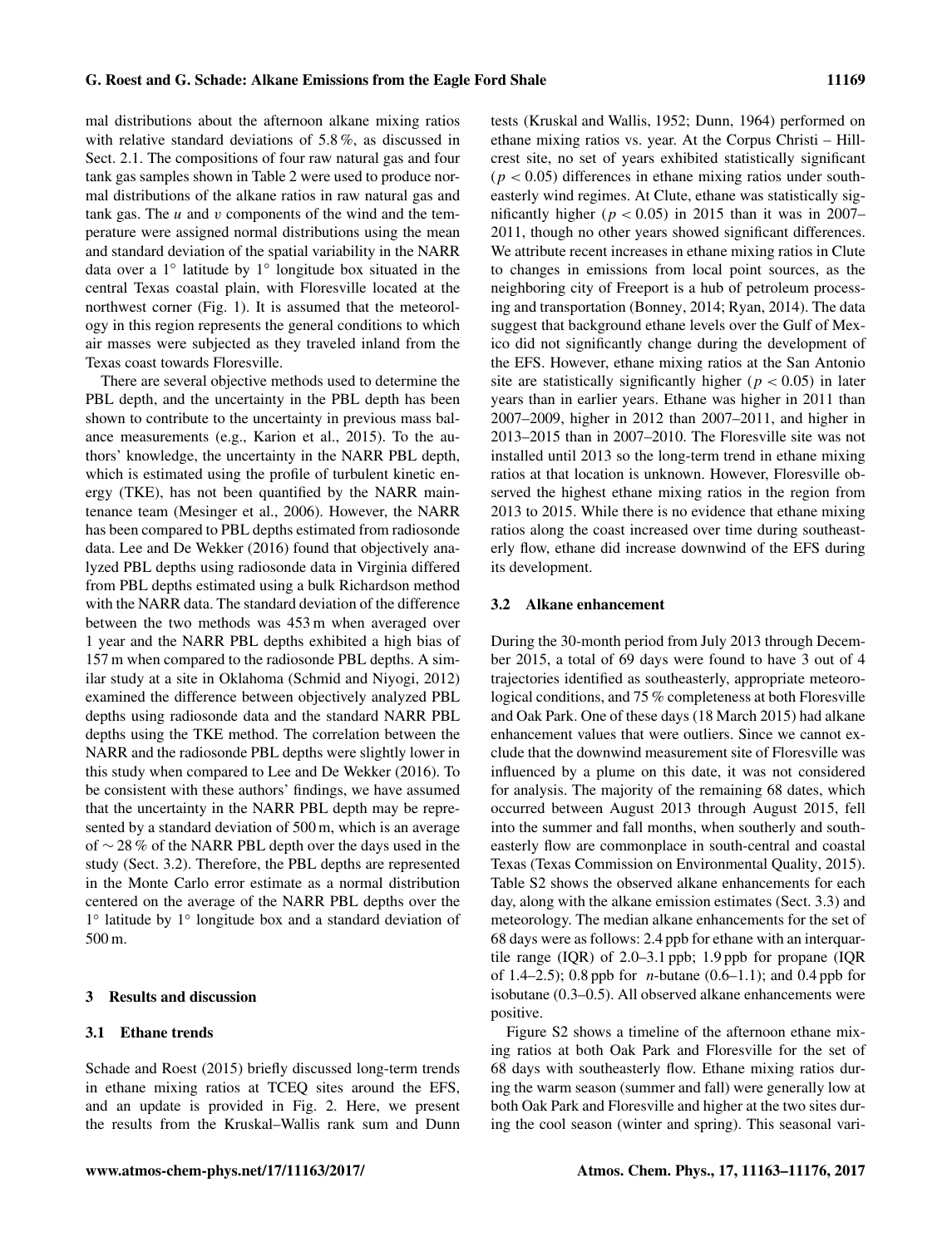<span id="page-7-0"></span>

Wind direction

Figure 2. Adapted version of Fig. 2 in [Schade and Roest](#page-12-8) [\(2015\)](#page-12-8), updated to include data through 2015. (a) Oil and gas production rates in the Eagle Ford and fourth-highest maximum 8 h ozone values at three sites in San Antonio. (b) Timeline of 24 h ethane mixing ratios at four sites near the Eagle Ford Shale. Days were used only if three out of four back trajectories originating from San Antonio – Old Highway 90 were binned as southeasterly. Data at Floresville begin in July 2013. (c) Ethane mixing ratios vs. wind direction at Floresville, with elevated mixing ratios under E to SE or SW to W winds, when trajectories would generally allow for the accumulation of emissions because winds have a component that is parallel to the shale axis. Ethane is also elevated under NW winds, likely due to higher ethane in continental air masses and local emissions from the San Antonio metropolitan area.

ability conforms to current understanding of temporal hydrocarbon variability [\(Helmig et al.,](#page-11-9) [2016\)](#page-11-9). The enhanced photochemical oxidation of ethane during the summer months explains the low background ethane observed in the onshore flow in Oak Park [\(Haman et al.,](#page-11-21) [2012\)](#page-11-21).

# <span id="page-7-1"></span>3.3 Partitioning of alkane sources

The enhancements of propane, butanes, and pentanes were highly correlated with ethane enhancements between Oak Park and Floresville, suggesting a co-emission from sources of natural gas. The strongest correlation was observed between ethane and propane (Fig. [3\)](#page-8-0). Pentanes (and to a lesser extent, butanes) may be impacted by emissions from automotive traffic [\(Tsai et al.,](#page-13-20) [2006;](#page-13-20) [Ho et al.,](#page-11-12) [2009;](#page-11-12) [Simpson](#page-13-15) [et al.,](#page-13-15) [2012\)](#page-13-15) and chemistry, as pentanes have atmospheric lifetimes of  $\sim$  1.5 days (298 K, [OH] = 2.0 × 10<sup>6</sup>) [\(Atkin](#page-11-22)[son and Arey,](#page-11-22) [2003\)](#page-11-22). Therefore, pentanes were not used to partition emissions from raw natural gas and tank gas

sources and an emission rate was not calculated. Nonetheless, the isopentane to n-pentane enhancement ratio between Oak Park and Floresville (Fig. S3), which will remain close to constant despite chemistry, was 1.17 ( $p < 0.001$ ), indicating that alkane emissions are largely influenced by oil and gas [\(Gilman et al.,](#page-11-23) [2013;](#page-11-23) [Swarthout et al.,](#page-13-24) [2016\)](#page-13-24). By comparison, the same ratio at the Old Highway 90 site in San Antonio was 2.25, which falls within the bounds of the trafficemission driven urban pentane ratio. For these reasons, the enhancements of short-chain alkanes during advection over the EFS are most likely dominated by emissions from oil and gas production. Note that the alkane enhancement distributions (Table S2) are skewed, with the upper bounds possibly representing the influence of individual plumes from UOG exploration activities.

Propane-to-ethane ratios were used to partition emissions from raw natural gas and tank gas sources. Within each Monte Carlo simulation, the fraction of the ethane enhancement from raw natural gas sources varied largely, with the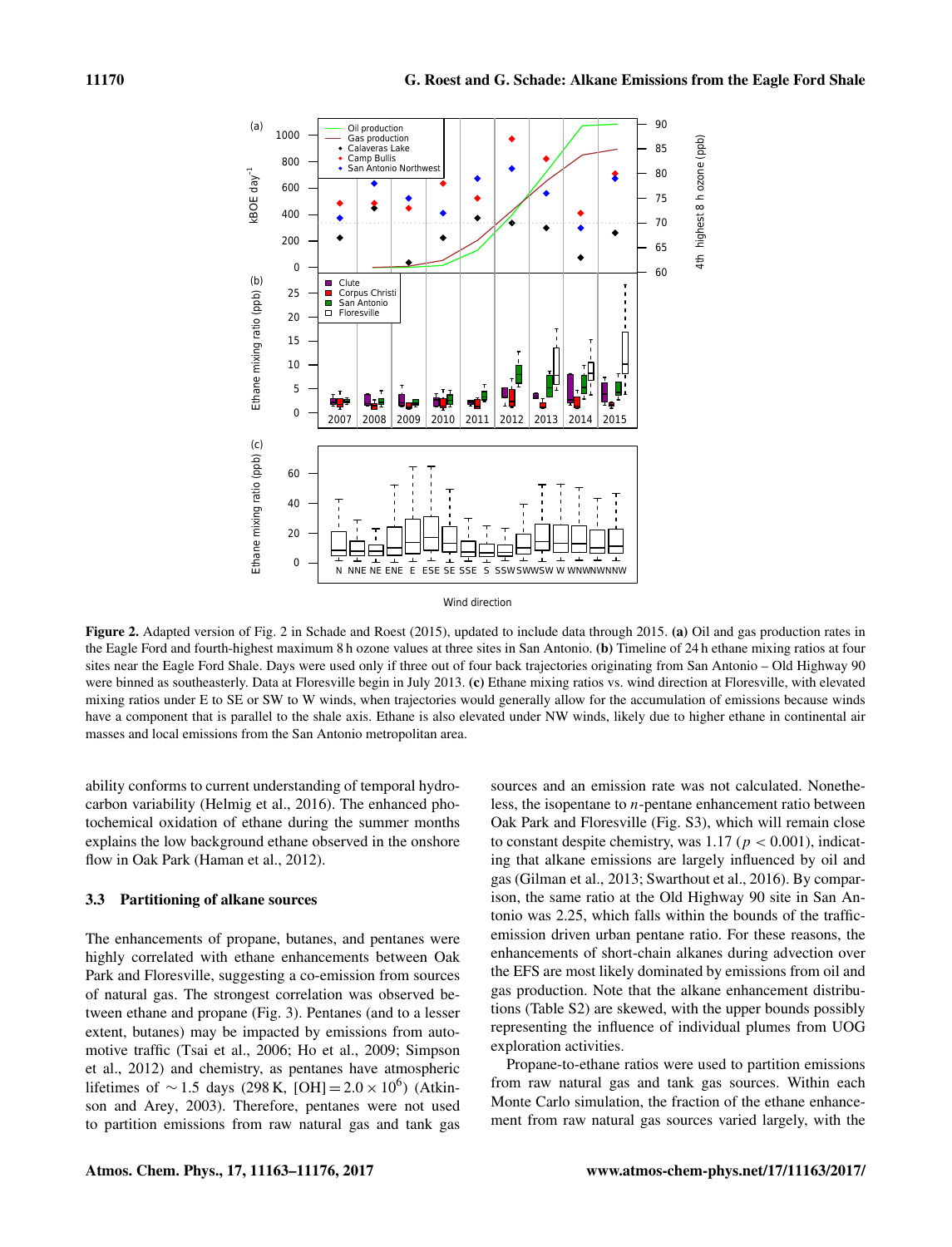<span id="page-8-0"></span>

Figure 3. Correlations of propane, butane, and pentane enhancements with ethane enhancement. All correlations were highly statistically significant ( $p < 0.001$ ). While ethane and propane showed the strongest correlation, all alkanes showed a positive correlation with ethane.

95 % confidence interval often bounded by physically unreasonable numbers. This was due to the large uncertainty of the propane-to-ethane ratios in raw natural gas and tank gas samples. However, the median fraction for each day showed less variability, with a median of 45 % (IQR of 34–52 %) of ethane attributed to raw natural gas sources. The raw natural gas source estimate was significantly more constrained due to the availability of raw gas composition data, while no tank gas composition data were available for the EFS. The median methane enhancement estimate for all 68 days was 8.9 (IQR of 6.8–12.4) ppb, of which 83 % (IQR of 76–86 %) was attributed to raw natural gas sources. Higher alkanes were also partitioned, and their relative contributions from raw natural gas sources over the 68 days were 18 % for propane (IQR of 11–22 %); 10 % for *n*-butane (7–13 %); and 17 % for isobutane (11–22 %). While the majority of methane emissions were due to emissions of raw natural gas, liquid storage tanks dominated the emissions of these higher alkanes

The raw natural gas source fractions based on *n*-butaneto-ethane and isobutane-to-ethane ratios often did not match that of propane-to-ethane for individual days, although their probability distribution functions over all days overlapped (Fig. S4), suggesting that the partitioning is consistent and reasonable when integrated over multiple sources in a larger region. It should be noted, however, that Floresville is located closer to the oil-producing window of the EFS than the gasproducing window and the influence of raw natural gas production may be somewhat diminished due to this distance. Nonetheless, the contribution of tank gas sources to observed alkane enhancement ratios suggests that liquid storage tanks are a very important source of alkane emissions between Oak Park and Floresville, a result that agrees with hydrocarbon emission studies in many other liquid-rich US shale plays.

#### 3.4 Mass balance results

#### <span id="page-8-1"></span>3.4.1 Dispersion plumes and upwind production areas

Figure [4](#page-9-0) shows a representative backward dispersion plume output overlaid on a gridded production map to illustrate the relative emission estimate. Emission plumes for other days varied in width but generally overlapped the same counties. Since the EFS acts as a line source, all overlapping grid cells with nonzero production numbers were weighed equally. This area includes portions of several counties in the EFS – notably Atascosa, Bee, Karnes, Live Oak, and Wilson counties – which are members of [AACOG](#page-11-24) [\(2015\)](#page-11-24). [Pacsi et al.](#page-12-9) [\(2015\)](#page-12-9) found that, among all counties in the EFS,  $NO<sub>x</sub>$  emissions from these counties had the greatest impact on ozone enhancement in Bexar County, home to the city of San Antonio. Therefore, quantifying emissions from these counties in the core of the EFS is a particularly important step in assessing the air quality impacts of oil and gas operations in the San Antonio area. While production was considered over all grid cells overlapped by the backward dispersion plume, counties in the EFS dominate regional production and are likely responsible for the observed alkane enhancements.

# 3.4.2 Emission estimates

The alkane emission estimates from the upwind production regions were estimated using a Monte Carlo simulation for each day, and the distributions of the median emission rates were found as follows:  $189 \times 10^3$  kg day<sup>-1</sup> for methane (IQR of 136–376 ×  $10^3$ ); 97 ×  $10^3$  kg day<sup>-1</sup> for ethane (68–168 × 10<sup>3</sup>); 109 × 10<sup>3</sup> kg day<sup>-1</sup> for propane (75–  $185 \times 10^3$ );  $64 \times 10^3$  kg day<sup>-1</sup> for *n*-butane  $(46-104 \times 10^3)$ ; and  $27 \times 10^3$  kg day<sup>-1</sup> for isobutane (18–52 × 10<sup>3</sup>). In comparison, VOC emissions estimated by AACOG (not including ethane) for the set of central EFS counties from southeast to southwest of Floresville were only  $88 \times 10^3$  kg day<sup>-1</sup> for calendar year 2012 [\(AACOG,](#page-11-25) [2013b\)](#page-11-25), while total EFS VOC emissions were estimated at  $203 \times 10^3$  kg day<sup>-1</sup>. This suggest that EFS VOC emissions used in ozone modeling may be underestimated by at least a factor of 2, likely more.

To estimate relative methane losses, the raw natural gasonly and the total mass emission of methane were converted into a volume of natural gas using the ideal gas law at standard temperature and pressure for natural gas volume reporting [\(Texas Statutes,](#page-13-25) [1977\)](#page-13-25) and a natural gas methane content based on available raw natural gas data (Table [2\)](#page-4-0). The volume of the emitted natural gas was then compared to the produced natural gas at gas wells and associated gas at oil wells in the production reference area outlined in Sects. [2.4](#page-5-0) and [3.4.1.](#page-8-1) Emission rates for individual days were highly uncertain, with the bounds of the 95 % confidence interval often spanning an order of magnitude (Fig. S5). However, median emission rates over all days were less variable, with a median total emission rate of  $1.0\%$  (IQR of 0.7–1.6%) and a raw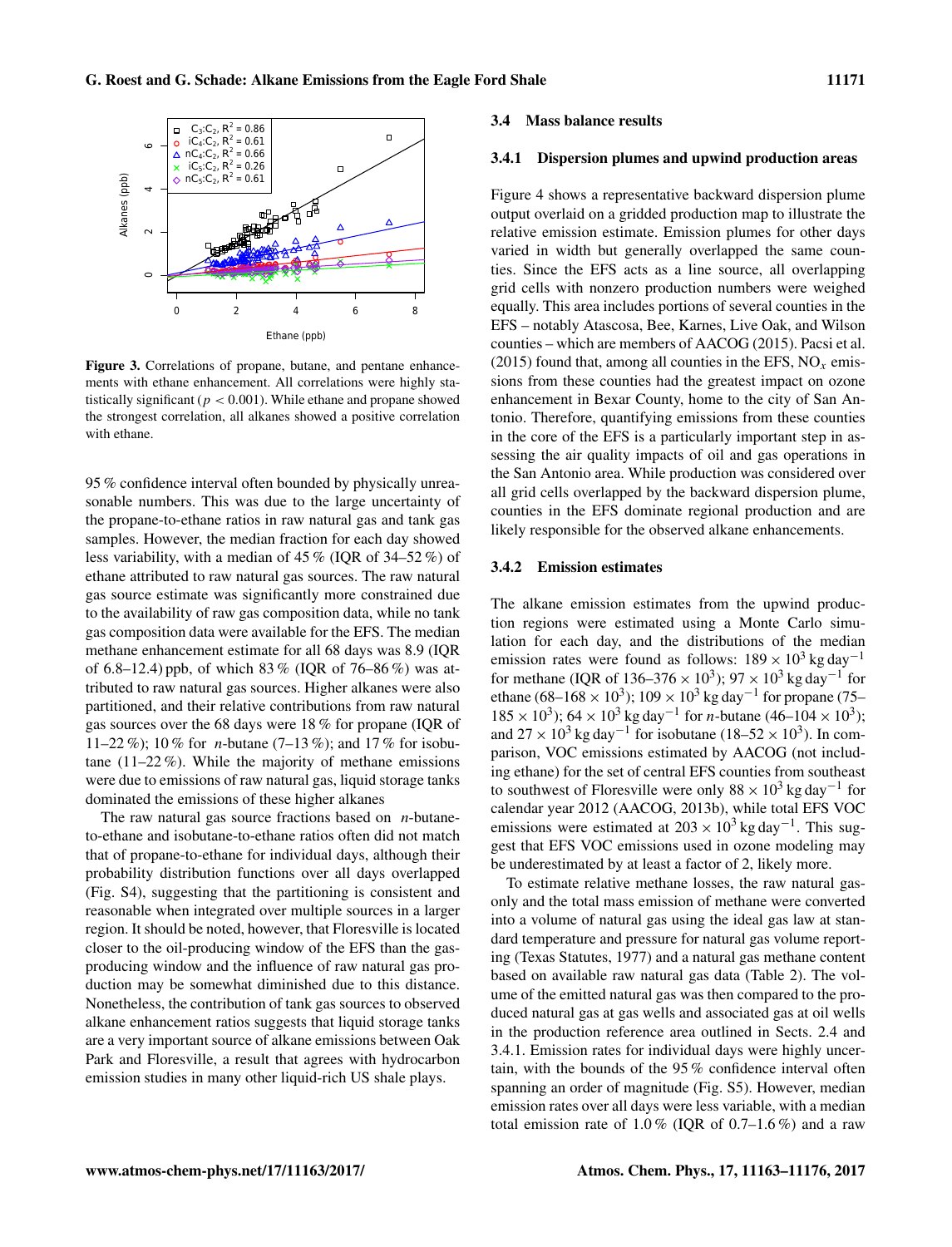<span id="page-9-0"></span>

Figure 4. An example of an integral backward dispersion plume map created from 5000 particles released above the Floresville receptor site and followed backwards in time (20 h) into the model lowest vertical level (< 50 m a.g.l.) to assess surface emitter impacts. The raw map was normalized to its total after removing all surface impacts over the Gulf of Mexico. The grey shading underlying the plume map identifies counties with the sum of natural gas and associated gas production, with darker shading indicating higher production rates. The darkest shading indicates Karnes County, not labeled for clarity. Many counties, including Wilson County where Floresville is located, are lightly shaded due to the relatively low production of natural gas. The dark grey jagged line extending from the west-southwest near the Mexican border to the east-northeast south of Gonzales County marks the southern "edge" of the EFS.

natural gas-only emission rate of  $0.7\%$   $(0.5-1.3\%)$ . While the EPA's estimated emission rate of 1.6 % falls within the bounds of our total emission estimate, our median emission rate is lower than that of the EPA. The emission rate displayed no significant trend over the 2013–2015 time period, and its correlations with independent meteorological variables and ethane enhancement over time were weak (Figs. S6 and S7), which is to be expected for a continuous anthropogenic emission source. However, the uncertainty in the emission rate within each Monte Carlo simulation showed a strong dependence on the uncertainty of the ethane content in raw natural gas samples – a variable with large relative uncertainty that was used to estimate methane emissions – and, to a lesser extent, meteorology (Fig. S8). We find that the lack of data regarding the composition of both raw natural gas and vented gases from liquid storage tanks impedes a higher precision top-down emission rate estimate. Nonetheless, repeated emission estimates over a large set of days show consistent and reasonable emission rates that can be attributed to UOG operations.

### 4 Conclusions

Our study used ethane as a tracer for alkane emissions from UOG emissions for a region in southern Texas, where oil and gas production is dominated by the core of the EFS. Data from the TCEQ show that alkane mixing ratios downwind from the shale have increased in tandem with oil and gas production rates in the EFS. This trend, along with the strong correlation of ethane enhancements with both propane and butane enhancements, show that emissions from UOG production in the EFS are responsible for the observed alkane enhancements across the shale. Using a mass balance approach and a Monte Carlo error estimation, we calculate ethane emissions of 97 (IQR of 68–168) ×  $10^3$  kg day<sup>-1</sup> from areas between the Texas coast and the downwind receptor site in Floresville for a set of 68 days from August 2013 through August 2015. Using typical ethane-to-methane ratios (an average of 0.14), we estimate methane emissions of 189  $(136–376) \times 10^3$  kg day<sup>-1</sup>. These emissions represent 1.0%  $(0.7–1.6\%)$  of the produced natural gas – including associated gas at oil wells – in the region upwind of Floresville. We show through the partitioning of raw natural gas and tank gas emissions that raw natural gas sources account for three quarters of all methane emissions, with a raw natural gas-only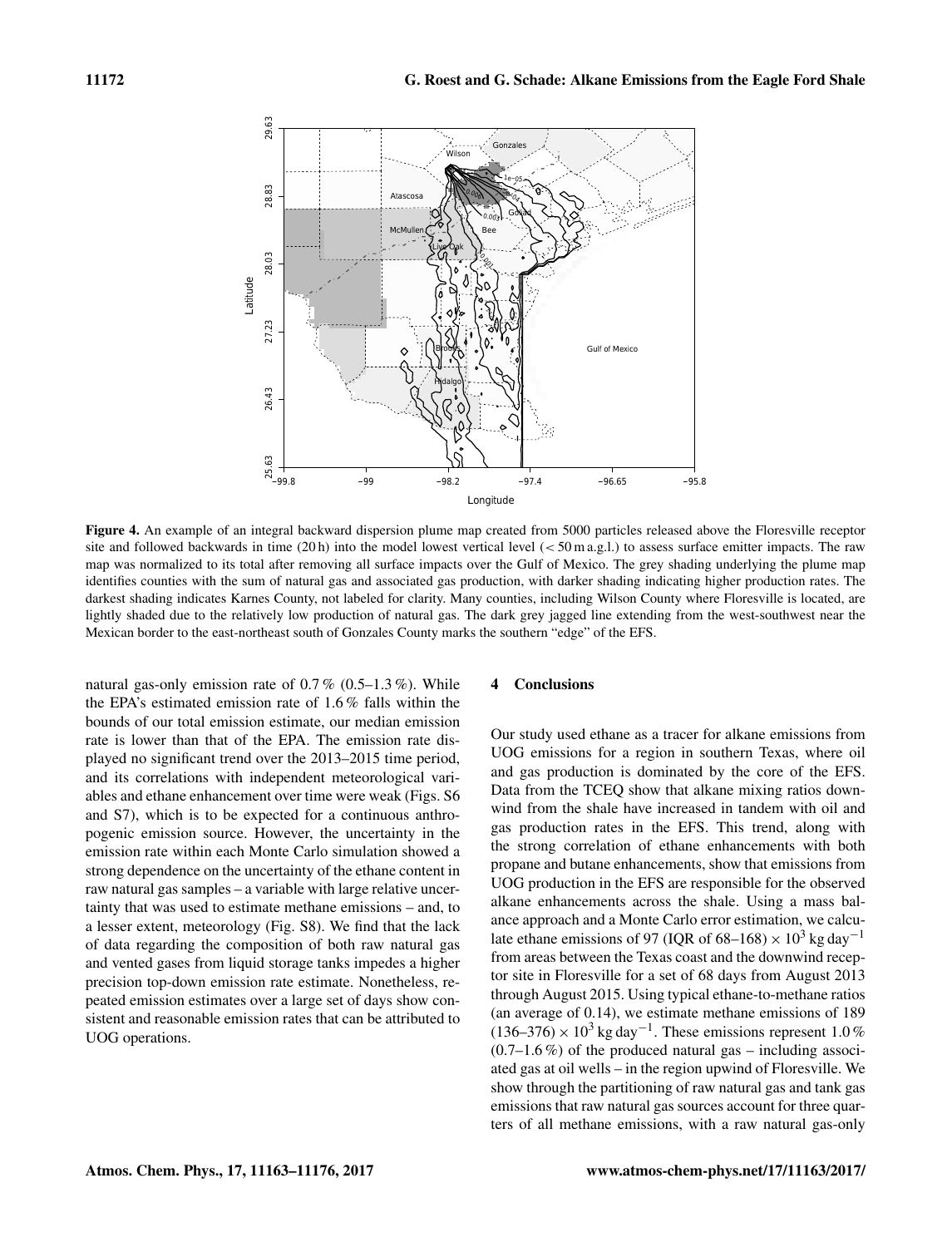relative emission rate of  $0.7\%$   $(0.5-1.3\%)$ . Note that these emission rates are expressed as a fraction of produced natural gas as opposed to produced energy. In liquid-rich shale plays such as the EFS, expressing emission rates as a fraction of produced energy may be a more appropriate measure of emissions, especially when comparing energy losses to other sources (e.g., coal). However, our findings suggest that energy losses in the form of VOC emissions may be an important consideration when estimating energy losses from liquid-rich shale plays.

We find that tank gas sources account for more than half of higher alkane emissions – notably 90 % of *n*-butane emissions. Since the petroleum production in this region is dominated by counties within the EFS, we conclude that UOG activities in the shale area are largely responsible for these emissions. Our natural gas emission rate estimate falls within the bounds of other top-down studies (e.g., [Peischl et al.,](#page-12-6) [2015\)](#page-12-6) and overlaps the EPA's most recent methane emission estimates from its 2016 greenhouse gas inventory [\(US](#page-13-3) [Environmental Protection Agency,](#page-13-3) [2016\)](#page-13-3). However, our median total emission rate including tank gas sources is lower than the EPA's emission rate. This suggests that methane emissions in the EFS might be lower than current average nationwide emission rates in bottom-up inventories. However, NMVOCs co-emitted with methane are likely underreported and underestimated in inventories used for air quality modeling studies in southern Texas. The partitioning of emissions from raw natural gas sources and liquid storage tanks confirms that tank gas is an important source of shortchain alkane emissions in the EFS, with the enhancement of propane during air mass transport over the EFS nearly as large as that of ethane. Furthermore, a recent assessment of hemispheric short-chain hydrocarbon emission trends highlighted an unknown source with a methane / ethane ratio that is lower than that of RNG [\(Helmig et al.,](#page-11-9) [2016\)](#page-11-9). Existing data for raw natural gas and tank gas compositions show that the typical methane / ethane ratio in tank gas emissions are relatively low compared to that of raw natural gas emissions. Our results show that emissions of alkanes from liquid storage tanks account for 17 % of methane, 55 % of ethane, 82 % of propane, 90 % of *n*-butane, and 83 % of isobutane emissions from the EFS. These emissions are likely to contribute to the unknown NMHC source identified by [Helmig et al.](#page-11-9) [\(2016\)](#page-11-9).

While alkanes have been shown to dominate the OH reactivity at Floresville, the scarcity of trace gas measurements within the EFS prevents more thorough NMVOC emission estimates. Our calculations indicate that propane and butanes emissions alone exceed current inventory numbers for the EFS by approximately a factor of 2, which can have significant impacts on ozone modeling, particularly if  $NO<sub>x</sub>$ emissions are underestimated as well. Hence, we stress the need for increased spatial coverage of VOC,  $NO<sub>x</sub>$ , and greenhouse gas monitoring in and around the shale area to improve upon existing emission inventories. Such improvements are needed before the air quality impacts of the EFS can be accurately quantified. As the unconventional oil and gas industry in the EFS continues to grow, the climate and air quality impacts associated with emissions from the shale need to be addressed. This is especially true as the San Antonio metropolitan area may be designated as a nonattainment area by the EPA. However, existing emission estimates are uncertain and variable, and they need to be improved before the impacts on air quality can be quantified.

*Data availability.* Publicly available data from the TCEQ and the RRC used in this study have been organized and are available with appropriate metadata from https://doi.org[/10.18738/T8/0ML8TH](https://doi.org/10.18738/T8/0ML8TH) [\(Roest and Schade,](#page-12-20) [2017\)](#page-12-20).

Data from the North American Regional Reanalysis (NARR) are archived and available via FTP from [ftp://ftp.cdc.noaa.gov/](ftp://ftp.cdc.noaa.gov/Datasets/NARR) [Datasets/NARR.](ftp://ftp.cdc.noaa.gov/Datasets/NARR) They were accessed on 7 May 2016.

Data from the 40 km Eta Data Assimilation System (EDAS) are archived and available via FTP from [ftp://arlftp.arlhq.noaa.](ftp://arlftp.arlhq.noaa.gov/pub/archives/edas40/) [gov/pub/archives/edas40/](ftp://arlftp.arlhq.noaa.gov/pub/archives/edas40/) [\(NCEP,](#page-12-11) [2016\)](#page-12-11). They were accessed on 2 May 2016.

Data from the 12 km North American Mesoscale Model (NAM) are archived and available via FTP from [ftp://arlftp.arlhq.noaa.gov/](ftp://arlftp.arlhq.noaa.gov/pub/archives/nam12) [pub/archives/nam12.](ftp://arlftp.arlhq.noaa.gov/pub/archives/nam12) They were accessed on 24 May 2016.

# The Supplement related to this article is available online at [https://doi.org/10.5194/acp-17-11163-2017](https://doi.org/10.5194/acp-17-11163-2017-supplement) [supplement.](https://doi.org/10.5194/acp-17-11163-2017-supplement)

*Author contributions.* GR gathered and analyzed data, performed the emissions estimate, and prepared the manuscript. GS provided input for the emissions estimate, performed the plume dispersion analyses and plume width estimate, and assisted in manuscript preparation.

*Competing interests.* The authors declare that they have no conflict of interest.

*Acknowledgements.* We would like to thank TCEQ for providing automated GC data in the summer and fall of 2014, which are now available online at [http://www17.tceq.texas.gov/tamis/.](http://www17.tceq.texas.gov/tamis/) Funding was provided internally within the Department of Atmospheric Sciences at Texas A&M University. The open-access publishing fees for this article have been covered in part by the Texas A&M University Open Access to Knowledge Fund (OAKFund), supported by the University Libraries and the Office of the Vice President for Research.

Edited by: Steven Brown Reviewed by: two anonymous referees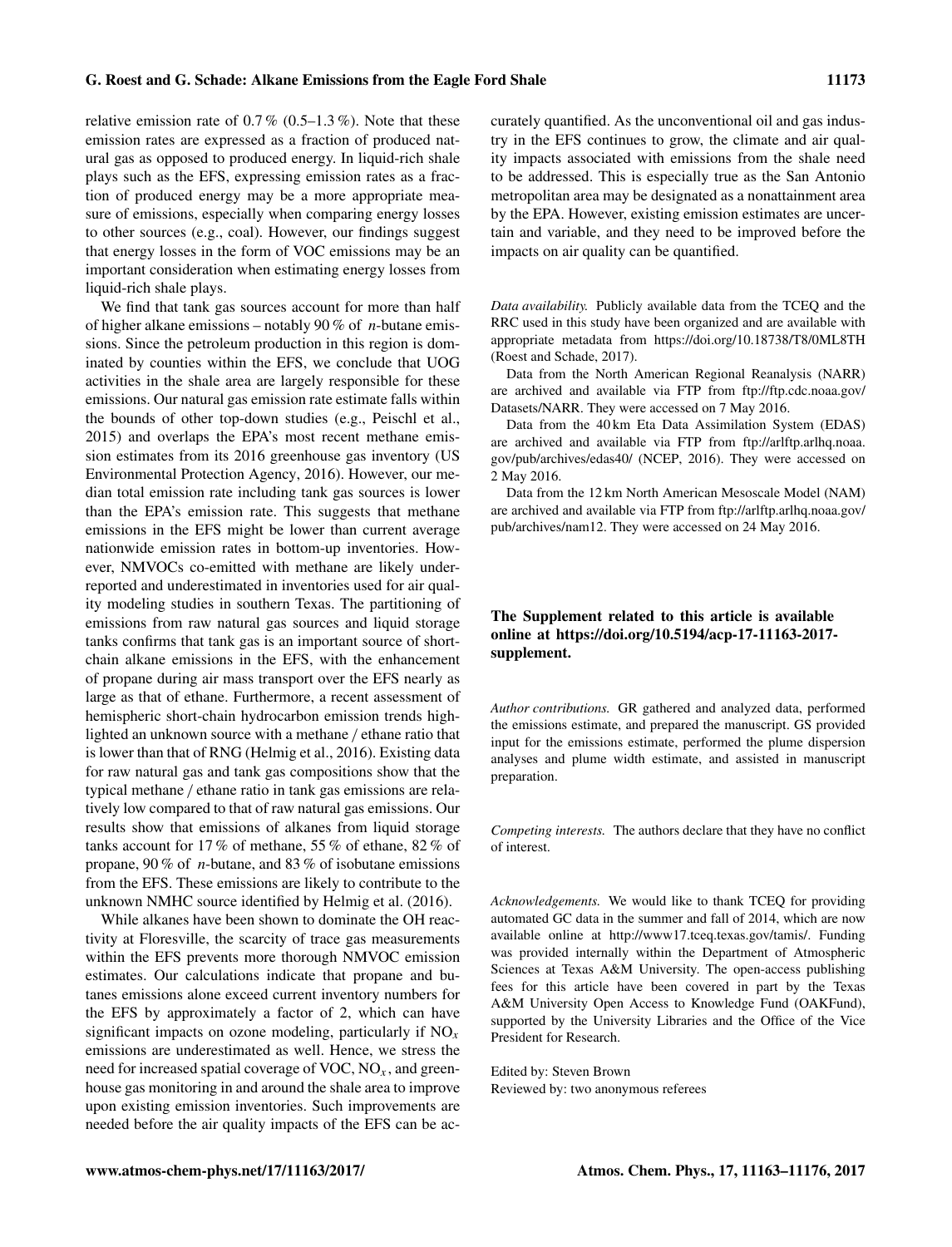# References

- <span id="page-11-6"></span>AACOG (Alamo Area Council of Governments): Development of the Extended June 2006 Photochemical Modeling Episode, Tech. Rep., San Antonio, Texas, 2013a.
- <span id="page-11-25"></span>AACOG (Alamo Area Council of Governments): Oil and Gas Emission Inventory, Eagle Ford Shale, Tech. Rep., San Antonio, Texas, 2013b.
- <span id="page-11-5"></span>AACOG (Alamo Area Council of Governments): 2014 Ozone Watch, Tech. Rep., San Antonio, Texas, 2014.
- <span id="page-11-24"></span>AACOG (Alamo Area Council of Governments): Cities and Counties, San Antonio, Texas, 2015.
- <span id="page-11-22"></span>Atkinson, R. and Arey, J.: Atmospheric Degradation of Volatile Organic Compounds, Chem. Rev., 103, 4605–4638, https://doi.org[/10.1021/cr0206420,](https://doi.org/10.1021/cr0206420) 2003.
- <span id="page-11-20"></span>Bonney, J.: Port Freeport's Chemical Reaction, J. Commerce, 15, 38–40, 2014.
- <span id="page-11-11"></span>Brantley, H. L., Thoma, E. D., Squier, W. C., Guven, B. B., and Lyon, D.: Assessment of Methane Emissions from Oil and Gas Production Pads using Mobile Measurements, Environ. Sci. Technol., 48, 14508–14515, https://doi.org[/10.1021/es503070q,](https://doi.org/10.1021/es503070q) 2014.
- <span id="page-11-15"></span>Caulton, D. R., Shepson, P. B., Santoro, R. L., Sparks, J. P., Howarth, R. W., Ingraffea, A. R., Cambaliza, M. O. L., Sweeney, C., Karion, A., Davis, K. J., Stirm, B. H., Montzka, S. A., and Miller, B. R.: Toward a better understanding and quantification of methane emissions from shale gas development, P. Natl. Acad. Sci. USA, 111, 6237–6242, https://doi.org[/10.1073/pnas.1316546111,](https://doi.org/10.1073/pnas.1316546111) 2014.
- <span id="page-11-7"></span>Duncan, B. N., Lamsal, L. N., Thompson, A. M., Yoshida, Y., Lu, Z., Streets, D. G., Hurwitz, M. M., and Pickering, K. E.: A space-based, high-resolution view of notable changes in urban  $NO<sub>x</sub>$  pollution around the world (2005–2014), J. Geophys. Res.-Atmos., 121, 976–996, https://doi.org[/10.1002/2015JD024121,](https://doi.org/10.1002/2015JD024121) 2016.
- <span id="page-11-19"></span>Dunn, O. J.: Multiple Comparisons Using Rank Sums, Technometrics, 6, 241–252, https://doi.org[/10.1080/00401706.1964.10490181,](https://doi.org/10.1080/00401706.1964.10490181) 1964.
- <span id="page-11-14"></span>ENVIRON International Corporation: Upstream Oil and Gas Tank Emission Measurements: TCEQ Project 2010 – 39, Tech. Rep. 06-17477X, Novato, CA, 2010.
- <span id="page-11-3"></span>European Commission, Joint Research Centre (JRC)/Netherlands Environmental Assessment Agency (PBL): Emission Database for Global Atmospheric Research (EDGAR), release version 4.2, available at: <http://edgar.jrc.ec.europa.eu> (last access: 1 September 2017), Tech. Rep., 2009.
- <span id="page-11-0"></span>Field, R. A., Soltis, J., and Murphy, S.: Air quality concerns of unconventional oil and natural gas production, Environ. Sci. Processes Impacts, 16, 954–969, https://doi.org[/10.1039/c4em00081a,](https://doi.org/10.1039/c4em00081a) 2014.
- <span id="page-11-8"></span>Franco, B., Mahieu, E., Emmons, L. K., Tzompa-Sosa, Z. A., Fischer, E. V., Sudo, K., Bovy, B., Conway, S., Griffin, D., Hannigan, J. W., Strong, K., and Walker, K. A.: Evaluating ethane and methane emissions associated with the development of oil and natural gas extraction in North America, Environ. Res. Lett., 11, 044010, https://doi.org[/10.1088/1748-9326/11/4/044010,](https://doi.org/10.1088/1748-9326/11/4/044010) 2016.
- <span id="page-11-4"></span>Gebrekidan, S.: Analysis: 100 years after boom, shale makes Texas oil hot again, Reuters, New York City, 2011.
- <span id="page-11-23"></span>Gilman, J. B., Lerner, B. M., Kuster, W. C., and de Gouw, J. A.: Source Signature of Volatile Organic Compounds from Oil

and Natural Gas Operations in Northeastern Colorado, Environ. Sci. Technol., 3, 1297–1305, https://doi.org[/10.1021/es304119a,](https://doi.org/10.1021/es304119a) 2013.

- <span id="page-11-21"></span>Haman, C. L., Lefer, B., and Morris, G. A.: Seasonal Variability in the Diurnal Evolution of the Boundary Layer in a Near-Coastal Urban Environment, J. Atmos. Ocean. Tech., 29, 697– 710, https://doi.org[/10.1175/JTECH-D-11-00114.1,](https://doi.org/10.1175/JTECH-D-11-00114.1) 2012.
- <span id="page-11-9"></span>Helmig, D., Rossabi, S., Hueber, J., Tans, P., Montzka, S. A., Masarie, K., Thoning, K., Plass-Duelmer, C., Claude, A., Carpenter, L. J., Lewis, A. C., Punjabi, S., Reimann, S., Vollmer, M. K., Steinbrecher, R., Hannigan, J. W., Emmons, L. K., Mahieu, E., Franco, B., Smale, D., and Pozzer, A.: Reversal of global atmospheric ethane and propane trends largely due to US oil and natural gas production, Nat. Geosci., 9, 490–495, https://doi.org[/10.1038/ngeo2721,](https://doi.org/10.1038/ngeo2721) 2016.
- <span id="page-11-13"></span>Hendler, A., Nunn, J., Lundeen, J., and McKaskle, R.: VOC emissions from oil and condensate storage tanks, Tech. rep., prepared for Texas Environmental Research Consortium, The Woodlands, TX, available at: <http://terc.harcresearch.org/aqr/projects/H051C> (last access: 1 September 2017), 2009.
- <span id="page-11-12"></span>Ho, K. F., Lee, S. C., Ho, W. K., Blake, D. R., Cheng, Y., Li, Y. S., Ho, S. S. H., Fung, K., Louie, P. K. K., and Park, D.: Vehicular emission of volatile organic compounds (VOCs) from a tunnel study in Hong Kong, Atmos. Chem. Phys., 9, 7491–7504, https://doi.org[/10.5194/acp-9-7491-2009,](https://doi.org/10.5194/acp-9-7491-2009) 2009.
- <span id="page-11-16"></span>Hu, L., Montzka, S. A., Miller, J. B., Andrews, A. E., Lehman, S. J., Miller, B. R., Thoning, K., Sweeney, C., Chen, H., Godwin, D. S., Masarie, K., Bruhwiler, L., Fischer, M. L., Biraud, S. C., Torn, M. S., Mountain, M., Nehrkorn, T., Eluszkiewicz, J., Miller, S., Draxler, R. R., Stein, A. F., Hall, B. D., Elkins, J. W., and Tans, P. P.: U.S. emissions of HFC-134a derived for 2008–2012 from an extensive flask-air sampling network, J. Geophys. Res.-Atmos., 120, 801–825, https://doi.org[/10.1002/2014JD022617,](https://doi.org/10.1002/2014JD022617) 2015.
- <span id="page-11-1"></span>Karion, A., Sweeney, C., Pétron, G., Frost, G., Michael Hardesty, R., Kofler, J., Miller, B. R., Newberger, T., Wolter, S., Banta, R., Brewer, A., Dlugokencky, E., Lang, P., Montzka, S. A., Schnell, R., Tans, P., Trainer, M., Zamora, R., and Conley, S.: Methane emissions estimate from airborne measurements over a western United States natural gas field, Geophys. Res. Lett., 40, 4393– 4397, https://doi.org[/10.1002/grl.50811,](https://doi.org/10.1002/grl.50811) 2013.
- <span id="page-11-2"></span>Karion, A., Sweeney, C., Kort, E. A., Shepson, P. B., Brewer, A., Cambaliza, M., Conley, S. A., Davis, K., Deng, A., Hardesty, M., Herndon, S. C., Lauvaux, T., Lavoie, T., Lyon, D., Newberger, T., Pétron, G., Rella, C., Smith, M., Wolter, S., Yacovitch, T. I., and Tans, P.: Aircraft-Based Estimate of Total Methane Emissions from the Barnett Shale Region, Environ. Sci. Technol., 49, 8124– 8131, https://doi.org[/10.1021/acs.est.5b00217,](https://doi.org/10.1021/acs.est.5b00217) 2015.
- <span id="page-11-10"></span>Kort, E. A., Smith, M. L., Murray, L. T., Gvakharia, A., Brandt, A. R., Peischl, J., Ryerson, T. B., Sweeney, C., and Travis, K.: Fugitive emissions from the Bakken shale illustrate role of shale production in global ethane shift: Ethane emissions from the Bakken shale, Geophys. Res. Lett., 43, 4617–4623, https://doi.org[/10.1002/2016GL068703,](https://doi.org/10.1002/2016GL068703) 2016.
- <span id="page-11-18"></span>Kruskal, W. H. and Wallis, W. A.: Use of Ranks in One-Criterion Variance Analysis, J. Am. Stat. Assoc., 47, 583–621, https://doi.org[/10.1080/01621459.1952.10483441,](https://doi.org/10.1080/01621459.1952.10483441) 1952.
- <span id="page-11-17"></span>Lee, T. R. and De Wekker, S. F. J.: Estimating Daytime Planetary Boundary Layer Heights over a Valley from Rawinsonde Obser-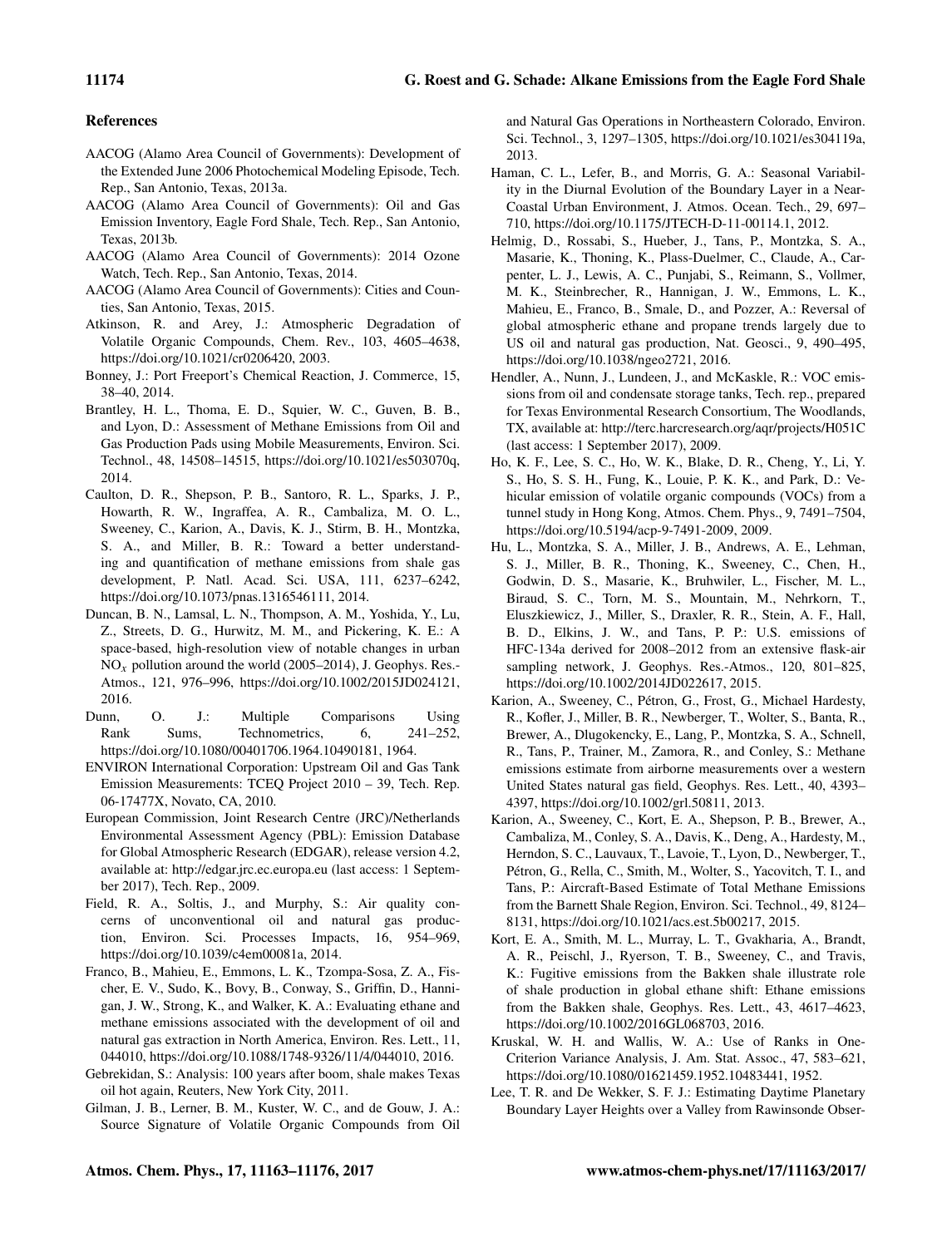#### G. Roest and G. Schade: Alkane Emissions from the Eagle Ford Shale 11175

vations at a Nearby Airport: An Application to the Page Valley in Virginia, United States, J. Appl. Meteorol. Clim., 55, 791–809, https://doi.org[/10.1175/JAMC-D-15-0300.1,](https://doi.org/10.1175/JAMC-D-15-0300.1) 2016.

- <span id="page-12-7"></span>Lyon, D. R., Zavala-Araiza, D., Alvarez, R. A., Harriss, R., Palacios, V., Lan, X., Talbot, R., Lavoie, T., Shepson, P., Yacovitch, T. I., Herndon, S. C., Marchese, A. J., Zimmerle, D., Robinson, A. L., and Hamburg, S. P.: Constructing a Spatially Resolved Methane Emission Inventory for the Barnett Shale Region, Environ. Sci. Technol., 49, 8147–8157, https://doi.org[/10.1021/es506359c,](https://doi.org/10.1021/es506359c) 2015.
- <span id="page-12-13"></span>Lyon, D. R., Alvarez, R. A., Zavala-Araiza, D., Brandt, A. R., Jackson, R. B., and Hamburg, S. P.: Aerial Surveys of Elevated Hydrocarbon Emissions from Oil and Gas Production Sites, Environ. Sci. Technol., 50, 4877–4886, https://doi.org[/10.1021/acs.est.6b00705,](https://doi.org/10.1021/acs.est.6b00705) 2016.
- <span id="page-12-15"></span>Mesinger, F., DiMego, G., Kalnay, E., Mitchell, K., Shafran, P. C., Ebisuzaki, W., Jovic, D., Woollen, J., Rogers, E., Berbery, E. H., Ek, M. B., Fan, Y., Grumbine, R., Higgins, W., Li, H., Lin, Y., Manikin, G., Parrish, D., and Shi, W.: NORTH AMERICAN REGIONAL REANALYSIS: A long-term, consistent, high-resolution climate dataset for the North American domain, as a major improvement upon the earlier global reanalysis datasets in both resolution and accuracy, B. Am. Meteorol. Soc., 87, 343–360, https://doi.org[/10.1175/BAMS-87-3-343,](https://doi.org/10.1175/BAMS-87-3-343) 2006.
- <span id="page-12-5"></span>Miller, S. M., Wofsy, S. C., Michalak, A. M., Kort, E. A., Andrews, A. E., Biraud, S. C., Dlugokencky, E. J., Eluszkiewicz, J., Fischer, M. L., Janssens-Maenhout, G., Miller, B. R., Miller, J. B., Montzka, S. A., Nehrkorn, T., and Sweeney, C.: Anthropogenic emissions of methane in the United States, P. Natl. Acad. Sci. USA, 110, 20018–20022, https://doi.org[/10.1073/pnas.1314392110,](https://doi.org/10.1073/pnas.1314392110) 2013.
- <span id="page-12-11"></span>NCEP (National Centers for Environmental Prediction): Eta Data Assimilation System (EDAS40), available at: [ftp://ftp.arl.noaa.](ftp://ftp.arl.noaa.gov/archives/edas40/) [gov/archives/edas40/,](ftp://ftp.arl.noaa.gov/archives/edas40/) last access: 2 May 2016.
- <span id="page-12-0"></span>Olaguer, E. P.: The potential near-source ozone impacts of upstream oil and gas industry emissions, J. Air Waste Manage., 62, 966– 977, https://doi.org[/10.1080/10962247.2012.688923,](https://doi.org/10.1080/10962247.2012.688923) 2012.
- <span id="page-12-9"></span>Pacsi, A. P., Kimura, Y., McGaughey, G., McDonald-Buller, E. C., and Allen, D. T.: Regional Ozone Impacts of Increased Natural Gas Use in the Texas Power Sector and Development in the Eagle Ford Shale, Environ. Sci. Technol., 49, 3966–3973, https://doi.org[/10.1021/es5055012,](https://doi.org/10.1021/es5055012) 2015.
- <span id="page-12-6"></span>Peischl, J., Ryerson, T. B., Aikin, K. C., de Gouw, J. A., Gilman, J. B., Holloway, J. S., Lerner, B. M., Nadkarni, R., Neuman, J. A., Nowak, J. B., Trainer, M., Warneke, C., and Parrish, D. D.: Quantifying atmospheric methane emissions from the Haynesville, Fayetteville, and northeastern Marcellus shale gas production regions:  $CH<sub>4</sub>$  emissions from shale gas production, J. Geophys. Res.-Atmos., 120, 2119–2139, https://doi.org[/10.1002/2014JD022697,](https://doi.org/10.1002/2014JD022697) 2015.
- <span id="page-12-1"></span>Pikelnaya, O., Flynn, J. H., Tsai, C., and Stutz, J.: Imaging DOAS detection of primary formaldehyde and sulfur dioxide emissions from petrochemical flares, J. Geophys. Res.-Atmos., 118, 8716– 8728, https://doi.org[/10.1002/jgrd.50643,](https://doi.org/10.1002/jgrd.50643) 2013.
- <span id="page-12-18"></span>Pouillot, R. and Delignette-Muller, M.-L.: Evaluating variability and uncertainty in microbial quantitative risk assessment using two R packages, Int. J. Food Microbiol., 142, 330–340, 2010.
- <span id="page-12-14"></span>Pring, M.: Condensate Tank Oil and Gas Activities, Final Report ERG, No. 0292.01.011.001, Eastern Research Group, Inc., Morrisville, North Carolina, 2012.
- <span id="page-12-3"></span>Pétron, G., Frost, G., Miller, B. R., Hirsch, A. I., Montzka, S. A., Karion, A., Trainer, M., Sweeney, C., Andrews, A. E., Miller, L., Kofler, J., Bar-Ilan, A., Dlugokencky, E. J., Patrick, L., Moore, C. T., Ryerson, T. B., Siso, C., Kolodzey, W., Lang, P. M., Conway, T., Novelli, P., Masarie, K., Hall, B., Guenther, D., Kitzis, D., Miller, J., Welsh, D., Wolfe, D., Neff, W., and Tans, P.: Hydrocarbon emissions characterization in the Colorado Front Range: A pilot study: Colorado Front Range Emissions Study, J. Geophys. Res.-Atmos., 117, D04304, https://doi.org[/10.1029/2011JD016360,](https://doi.org/10.1029/2011JD016360) 2012a.
- <span id="page-12-2"></span>Pétron, G., Frost, G. J., Sweeney, C., Karion, A., Miller, B. R., Montzka, S. A., Dlugokencky, E., Lang, P., Hirsch, A., Conley, S., Kofler, J., Andrews, A., Guenther, D., Novelli, P., Conway, T., Masarie, K., Wolter, S., Newberger, T., Higgs, J., Hall, B., Schnell, R., and Tans, P.: Estimation of emissions from oil and natural gas operations in northeastern Colorado, Tampa, Florida, available at: [http://www.epa.gov/ttnchie1/conference/](http://www.epa.gov/ttnchie1/conference/ei20/session6/gpetron_pres.pdf) [ei20/session6/gpetron\\_pres.pdf](http://www.epa.gov/ttnchie1/conference/ei20/session6/gpetron_pres.pdf) (last access: 4 August 2015), 2012b.
- <span id="page-12-4"></span>Pétron, G., Karion, A., Sweeney, C., Miller, B. R., Montzka, S. A., Frost, G. J., Trainer, M., Tans, P., Andrews, A., Kofler, J., Helmig, D., Guenther, D., Dlugokencky, E., Lang, P., Newberger, T., Wolter, S., Hall, B., Novelli, P., Brewer, A., Conley, S., Hardesty, M., Banta, R., White, A., Noone, D., Wolfe, D., and Schnell, R.: A new look at methane and nonmethane hydrocarbon emissions from oil and natural gas operations in the Colorado Denver-Julesburg Basin: Hydrocarbon emissions in oil & gas basin, J. Geophys. Res.-Atmos., 119, 6836–6852, https://doi.org[/10.1002/2013JD021272,](https://doi.org/10.1002/2013JD021272) 2014.
- <span id="page-12-17"></span>Railroad Commission of Texas, Oil and Gas Production Data, Dataset, Austin, Texas, available at: [http://webapps.rrc.state.tx.](http://webapps.rrc.state.tx.us/PDQ/generalReportAction.do) [us/PDQ/generalReportAction.do,](http://webapps.rrc.state.tx.us/PDQ/generalReportAction.do) last access: 12 May 2016.
- <span id="page-12-12"></span>Randerson, J. T., Van Der Werf, G. R., Giglio, L., Collatz, G. J., and Kasibhatla, P. S.: Global Fire Emissions Database, Version 4, (GFEDv4), https://doi.org[/10.3334/ORNLDAAC/1293,](https://doi.org/10.3334/ORNLDAAC/1293) 2015.
- <span id="page-12-20"></span>Roest, G. and Schade, G.: Replication Data for: Quantifying alkane emissions in the Eagle Ford Shale using boundary layer enhancement, https://doi.org[/10.18738/T8/0ML8TH,](https://doi.org/10.18738/T8/0ML8TH) Texas Data Repository Dataverse, V1, 2017.
- <span id="page-12-19"></span>Ryan, M.: Boom times on the bay: Dow, other firms fuel development south of Houston, Houston Business Journal, available at: [https://www.bizjournals.com/houston/print-edition/2014/03/](https://www.bizjournals.com/houston/print-edition/2014/03/21/boom-times-on-the-bay-dow-other-firms-fuel.html) [21/boom-times-on-the-bay-dow-other-firms-fuel.html](https://www.bizjournals.com/houston/print-edition/2014/03/21/boom-times-on-the-bay-dow-other-firms-fuel.html) (last access: 17 July 2015), 2014.
- <span id="page-12-8"></span>Schade, G. W. and Roest, G. S.: Is the Shale Boom Reversing Progress in Curbing Ozone Pollution?, EOS, 96, https://doi.org[/10.1029/2015EO028279,](https://doi.org/10.1029/2015EO028279) 2015.
- <span id="page-12-10"></span>Schade, G. W. and Roest, G.: Analysis of non-methane hydrocarbon data from a monitoring station affected by oil and gas development in the Eagle Ford shale, Texas, Elem. Sci. Anth., 4, 000096, https://doi.org[/10.12952/journal.elementa.000096,](https://doi.org/10.12952/journal.elementa.000096) 2016.
- <span id="page-12-16"></span>Schmid, P. and Niyogi, D.: A Method for Estimating Planetary Boundary Layer Heights and Its Application over the ARM Southern Great Plains Site, J. Atmos. Ocean. Tech., 29, 316–322, https://doi.org[/10.1175/JTECH-D-11-00118.1,](https://doi.org/10.1175/JTECH-D-11-00118.1) 2012.